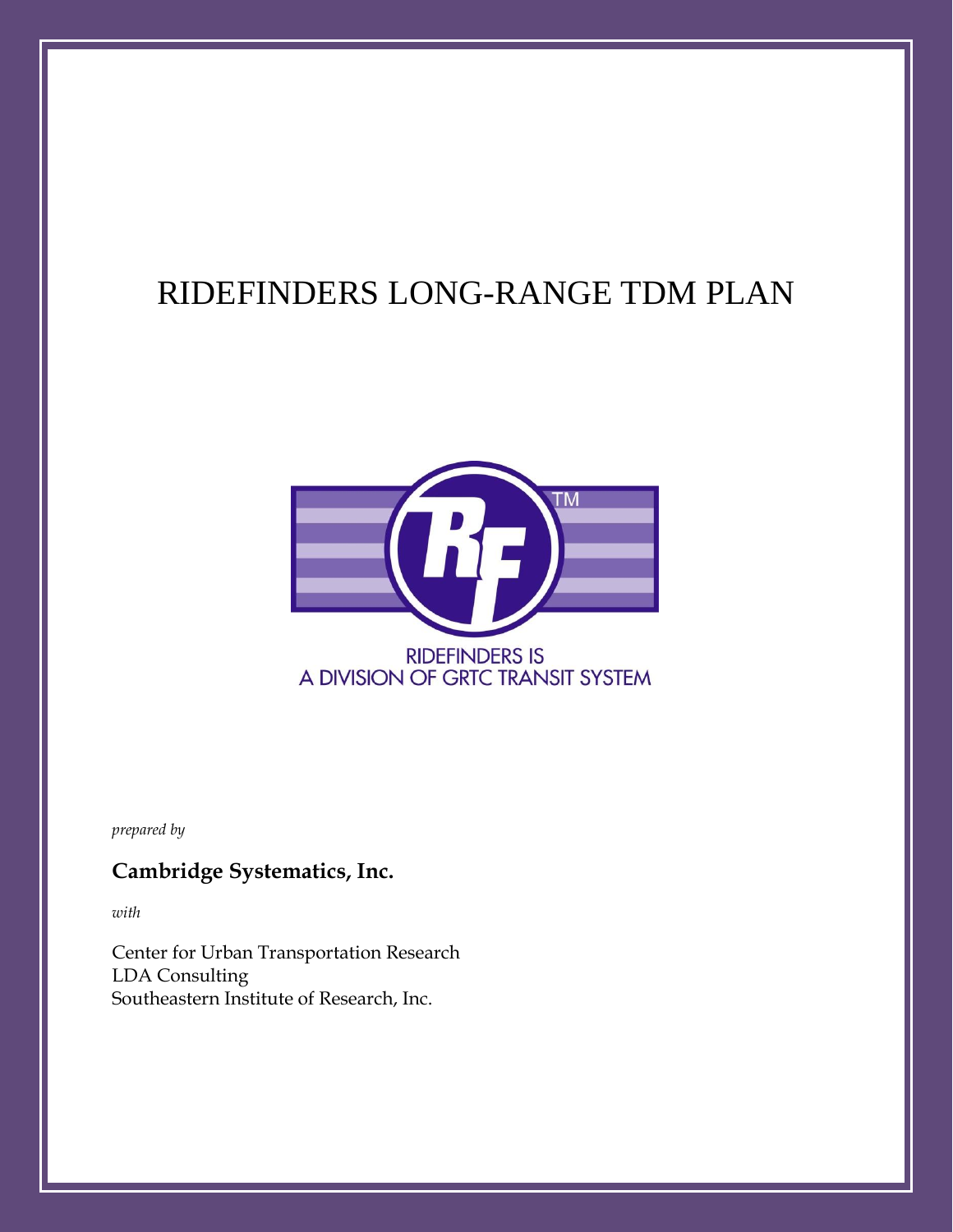# **TABLE OF CONTENTS**

| RideFinders Long-Range TDM Plan<br>$\mathbf{1}$ |
|-------------------------------------------------|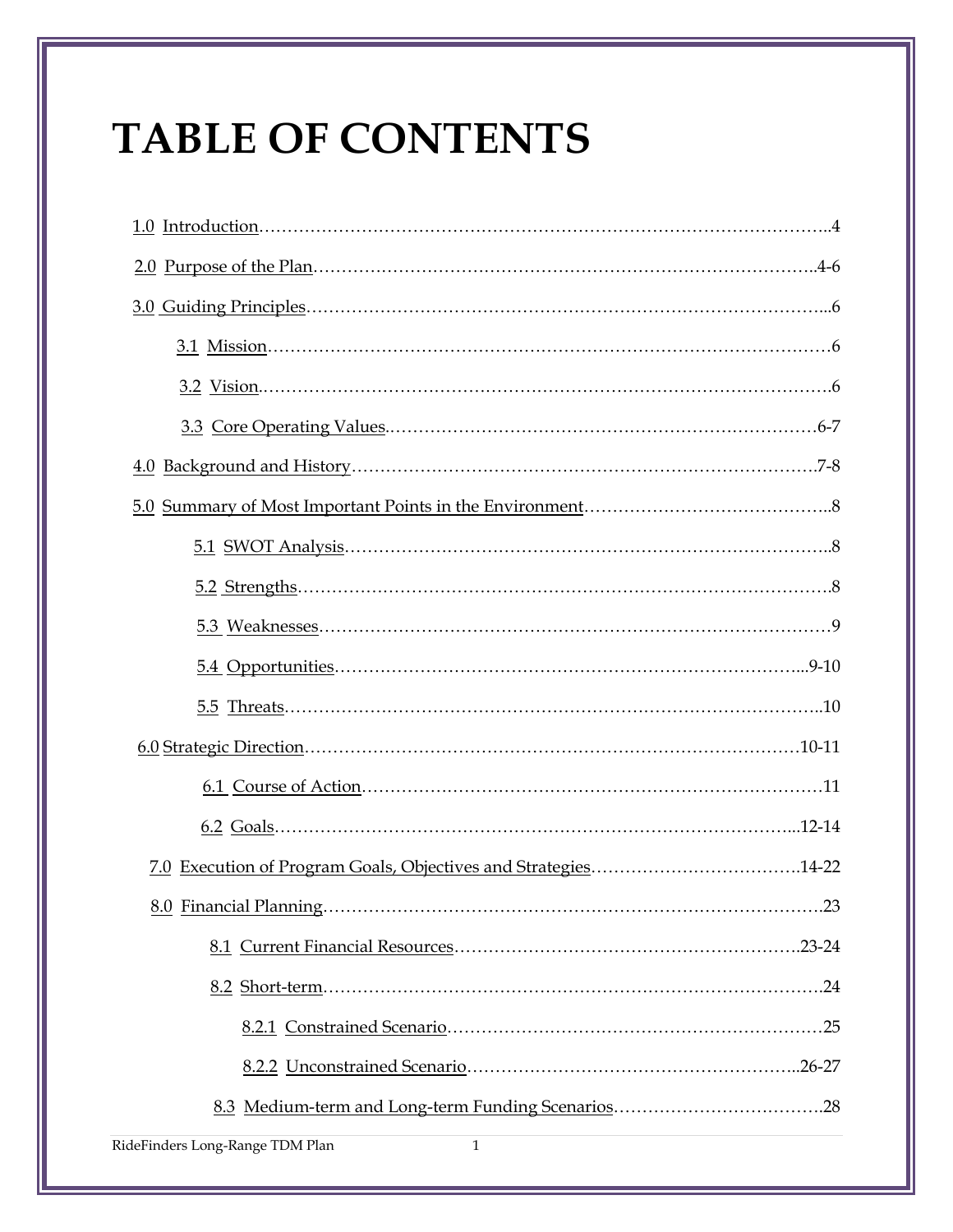| Appendix C RideFinders Program Monitoring and EvaluationC-1 |  |
|-------------------------------------------------------------|--|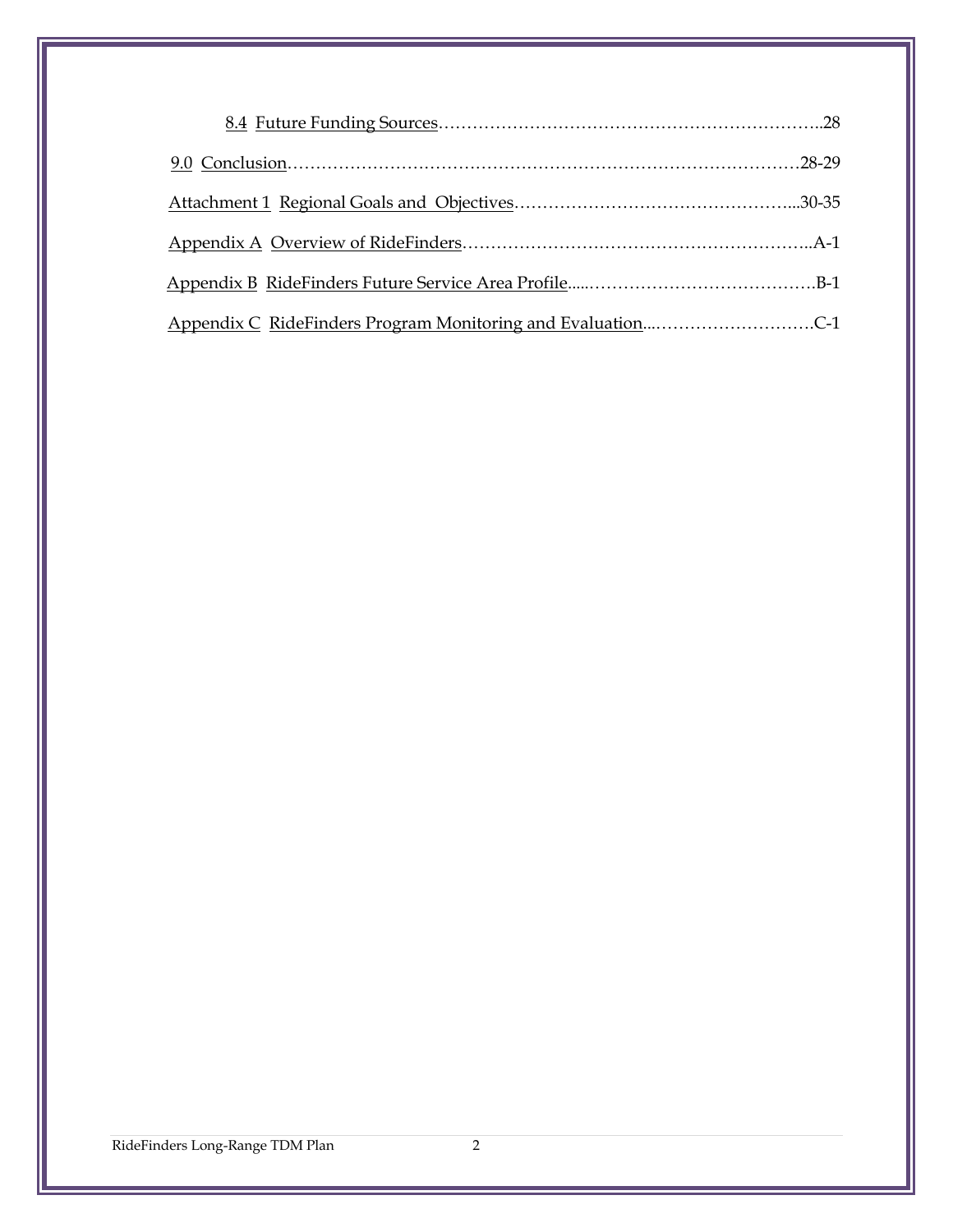# **LIST OF TABLES**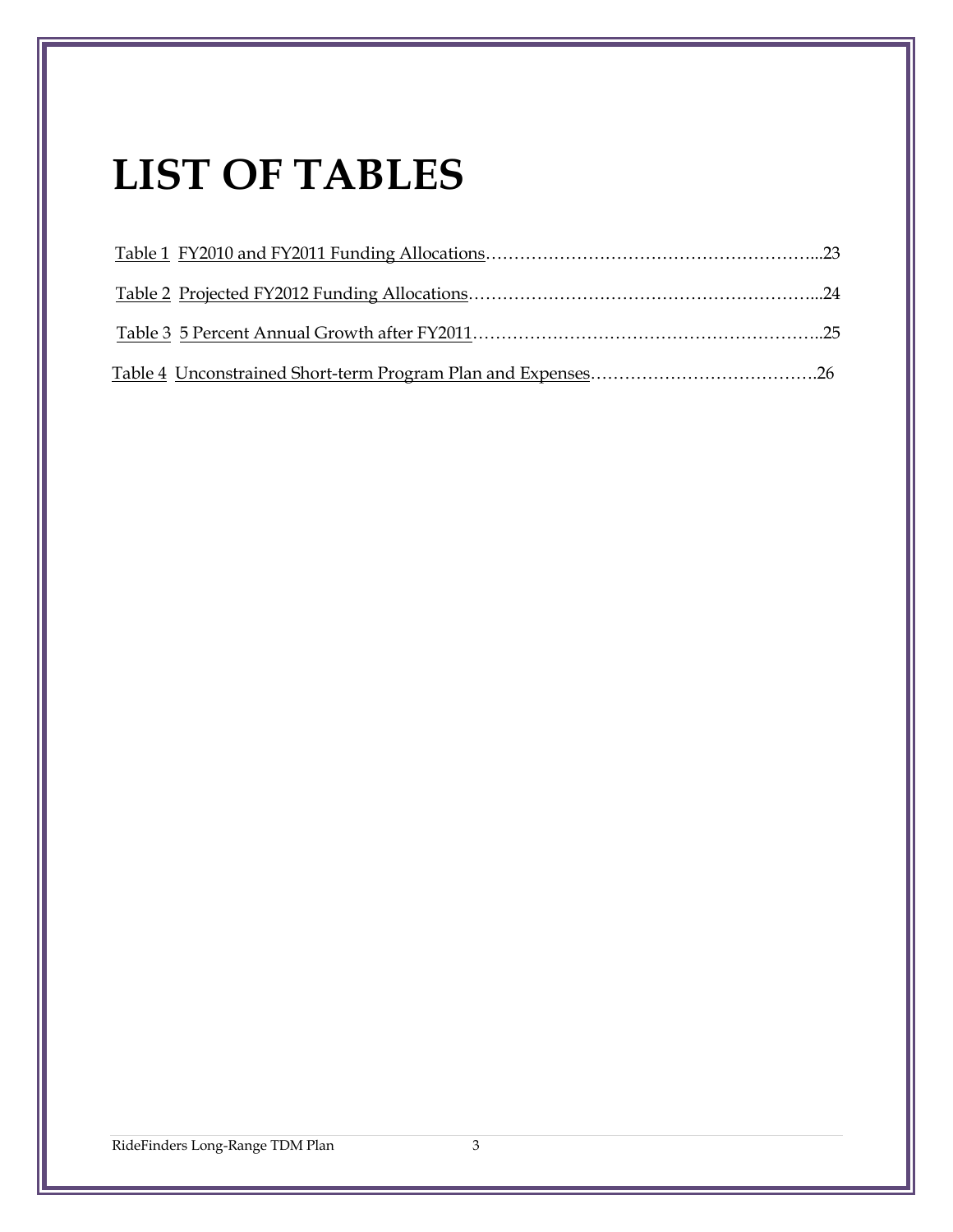# **1.0 INTRODUCTION**

The RideFinders Advisory Board (RAB) and managerial staff of RideFinders developed this Long-Range Transportation Demand Management (TDM) Strategic Plan in collaboration with Cambridge Systematics, Inc., the Department of Rail and Public Transportation (DRPT), and the Southeastern Institute of Research (SIR). The plan provides RideFinders with a roadmap for supports, services, and organization development. The Advisory Board and staff will review progress and update the plan annually as needed.

This plan was developed with broad involvement from the RideFinders Advisory Board and staff. Meetings were held to review working drafts and discussion of the mission, vision, core operating values and assumptions underlying the organization's approach to its work. Information garnered from previous market research provided important supplementary documentation of support and analysis to complete this plan.

DRPT facilitated the planning process. Cambridge Systematics, Inc., the contracted consulting group, conducted an environmental scan including an internal organization assessment and interviews with several community stakeholders, and a review of demographic and market data. The primary consultant collaborated with the Center for Urban Transportation (CUTR), LDA Consulting, and SIR, to prepare a working draft for staff. The environmental scan helped RideFinders assess both the challenges and opportunities it is likely to face over the horizon set the context for choices reflected in this long range TDM plan. As stated in the Introduction to the Richmond Area Metropolitan Planning Organization's 2031 Long Range Transportation Plan," *As the population and demographics of the Richmond Region transition over time, the transportation system needs to diversify (i.e., mobility options and services) to help ensure adequate access and mobility for all residents of the region*." TDM objectives are only achieved through the dedication of individuals and communities who champion the cause of reasoned, sustainable planning. To make the case for the changes of lifestyle that TDM embraces means a carefully plotted, determinedly executed participatory method. Building consensus is a slow and rarely glamorous undertaking, but it is so clearly the key to changing old attitudes and habits.

# **2.0 PURPOSE OF THE PLAN**

RideFinders is the Richmond region's designated Transportation Demand Management (TDM) agency. TDM, according to the U.S. Department of Transportation, is any program "designed to reduce demand for transportation through various means, such as use of transit and of alternative work hours."

RideFinders, like the other TDM agencies throughout Virginia, plans and implements ridesharing and other multimodal transportation alternatives to single-occupancy vehicle (SOV) travel for people seeking transportation options to their workplaces and other destinations. These actions help mitigate congestion on the region's roadways and reduce environmental impact caused by vehicle emissions and roadway expansion.

RideFinders Long-Range TDM Plan 4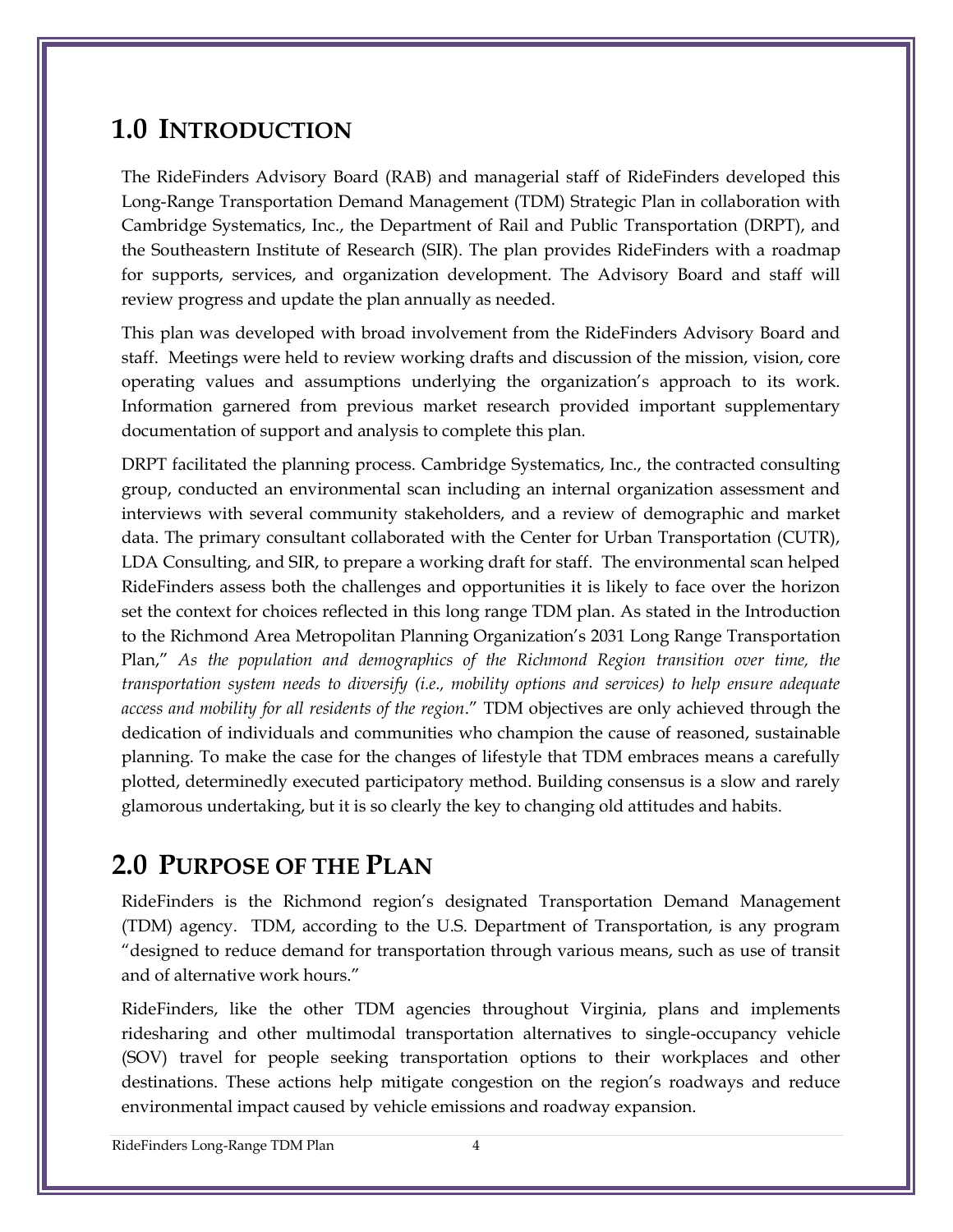As the Richmond region's TDM agency, RideFinders provides TDM-related services to residents, employers, and employees in its service area including commuter information, carpool ridematching, emergency ride home, telework assistance, and information and support for bicyclists and pedestrians. It also promotes the use of transit service, but does not directly operate any transit.

RideFinders delivers its services through various methods, including a Web site, telephone contact, in-person assistance at worksites, and through mailed and emailed information distribution and at its on-site Commuter Store. Relative to other transportation programs, RideFinders has few large capital costs and operates using short-term (1-2 year) funding horizons.

Beginning in 2009, the Virginia Department of Rail and Public Transportation (DRPT) requires all agencies receiving TDM grant funds to prepare and submit a Long-Range TDM Plan. The purpose of this Plan is to identify and detail the TDM programs currently provided in the region, to outline potential improvements to be carried out in the Plan's timeframe, and to illustrate the financial resources necessary to implement these programs and improvements.

More specifically, this document will:

- Serve as a management and policy document for RideFinders.
- Provide DRPT with information necessary to fulfill related planning and programming requirements.
- Document current and proposed future operating budgets for RideFinders.
- Provide the information necessary to include RideFinders into DRPT's statewide Six-Year Improvement program (SYIP), Statewide Transportation Improvements Program (STIP), Transportation Improvement Program (TIP), and Constrained Long-Range Plan (CLRP).
- Provide the information necessary to support continued funding from the Richmond Area and Crater Planning District Commission Metropolitan Planning Organizations, and include RideFinders into DRPT's statewide Six-Year Improvement program (SYIP).
- Create a framework for annually assessing performance measures.

RideFinders' Long-Range TDM Plan is needed now more than ever. From a transportation planning perspective, maintaining the current levels of mobility and access enjoyed by Richmond region's residents, employers, and travelers will be an increasingly difficult challenge. The region's projected growth in residential population and job opportunities over the next 25 years will increase vehicle miles traveled (VMT). If the current projections hold true, VMT could increase by over 70% from 2000 to 2025.

Given the inordinate financial cost and environmental tradeoffs that come with major roadway construction, it is unlikely the region will build enough roadway capacity to keep up with this projected demand. Solutions to roadway capacity limitations need to expand from road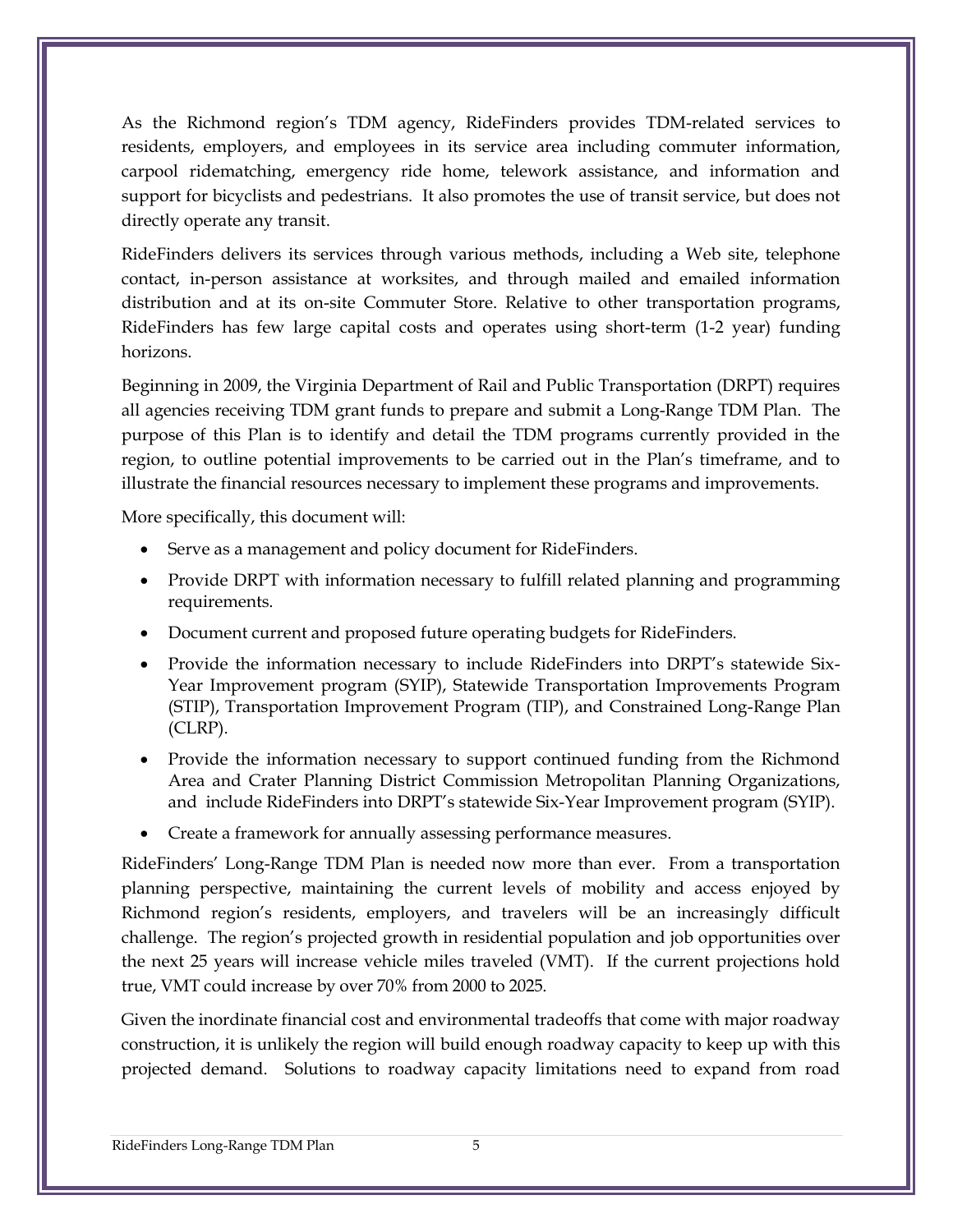construction projects to include more implementation of proven TDM strategies, initiatives, and practices. This is the central focus of RideFinders' Long-Range TDM Plan.

RideFinders' Long-Range TDM Plan incorporates relevant information from existing transportation planning documents and available TDM-related research studies. It is consistent with long-range plans prepared by local and regional planning organizations, the Virginia Department of Transportation (VDOT), and the Department of Rail and Public Transportation (DRPT).

While many documents and studies were utilized in preparing RideFinders' Long-Range TDM Plan, the 2007 Virginia State of the Commute Survey (VSOC Survey), the 2008 RideFinders' Performance Review, the 2008 Richmond Regional Mass Transit Study, and the 2031 Long Range Transportation Plan were key information resources. The VSOC Survey was the Commonwealth's first statewide assessment of work-related commuting. This statewide study included a large number of residents from the Richmond region. The 2008 RideFinders' Performance Review was performed to assess the effectiveness of RideFinders' program elements such as ridematching placements. Appendices A, B, and C are stand alone documents that contain detailed information gleaned from the above-mentioned reports.

# **3.0 GUIDING PRINCIPLES**

#### **3.1 Mission:**

To foster increased efficiency of the transportation system by influencing travel behavior mode, time, frequency, trip length, or route. As a result, RideFinders expects to reduce traffic congestion, conserve energy, improve air quality and reduce transportation-related expenditures of individuals, employers and governments.

#### **3.2 Vision:**

RideFinders will be the one-stop full resource mobility center for inclusive and innovative transportation demand management initiatives. The organization will continue to focus on best practices within the TDM industry to promote and support congestion mitigation through the efficient use of the existing roadway infrastructure, environmental stewardship and social responsibility. RideFinders seeks to be the optimal organizational structure to deliver TDM expertise through use of technology that incorporates self-service applications and the integration of a service model that increases accessibility, visibility, and convenience. This will afford citizens the tools and resources to make smarter trip decisions.

#### **3.3 Core Operating Values:**

The following core operating values influence the culture and public image of RideFinders as an effective regional organization serving a wide variety of individuals and businesses.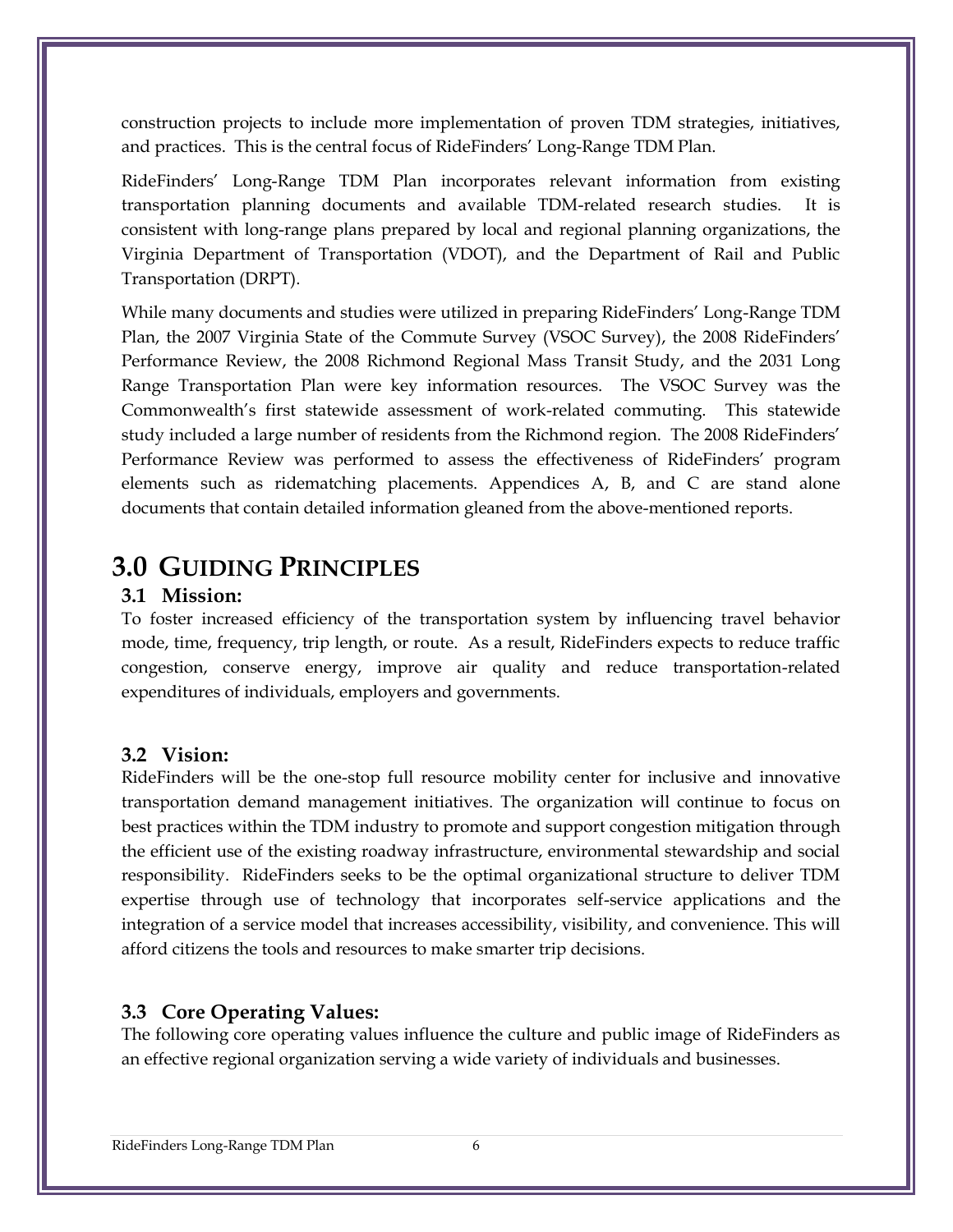**Caring Attitude –** RideFinders demonstrates compassionate support and concern for the quality of life for the citizens of the Richmond region. Consequently, RideFinders educates the public about air quality, provides mobility options, and establishes cost-effective TDM solutions.

**Responsiveness**- RideFinders seeks to find solutions that meet the needs and preferences of employers, employees, and residents through direct services or referrals to public transportation providers and programs.

**Integrity and Accountability** – RideFinders has the highest level of integrity in its administrative, service, and outreach activities; these activities are tied directly to the mission, and the records are maintained and reported accurately.

**Financial Sustainability –** RideFinders believes its work in transportation demand management will be needed for many years into the future. Therefore, we strive to deliver our mission with thoughtful strategic choices that ensure we have sufficient financial resources.

**Diversity** – RideFinders seeks to assist as many people as our financial resources support through a diverse portfolio of services and programs. We seek to understand the mobility and transportation needs of the individual customer as well as those of the region.

# **4.0 BACKGROUND AND HISTORY**

RideFinders, a division of the GRTC Transit System, was founded in 1981 in response to the gas crisis. It was originally operated under the name of COMPOOL and was co-sponsored by the Metropolitan Planning Organization and the Greater Richmond Chamber of Commerce. RideFinders is the Richmond region's Transportation Demand Management (TDM) agency that helps travelers identify and explore alternative modes of transportation that are available for commuting and other travel needs. The agency currently serves seven counties and five independent towns or cities with a combined area of approximately 2,181 square miles and a population of just under one million people.

Specifically RideFinders -

- Collaborates with advocacy groups and community organizations and programs in the Richmond region in identifying transportation-related needs
- Directly provides cutting-edge, model services through technology, and high quality delivery of customized services to businesses and individuals
- Collaborates with other commuter service providers, such as vanpool vendors, GRTC Transit, PAT service, and taxi providers
- Facilitates financial planning to help create long-term financial security for the organization to remain operational in a competitive environment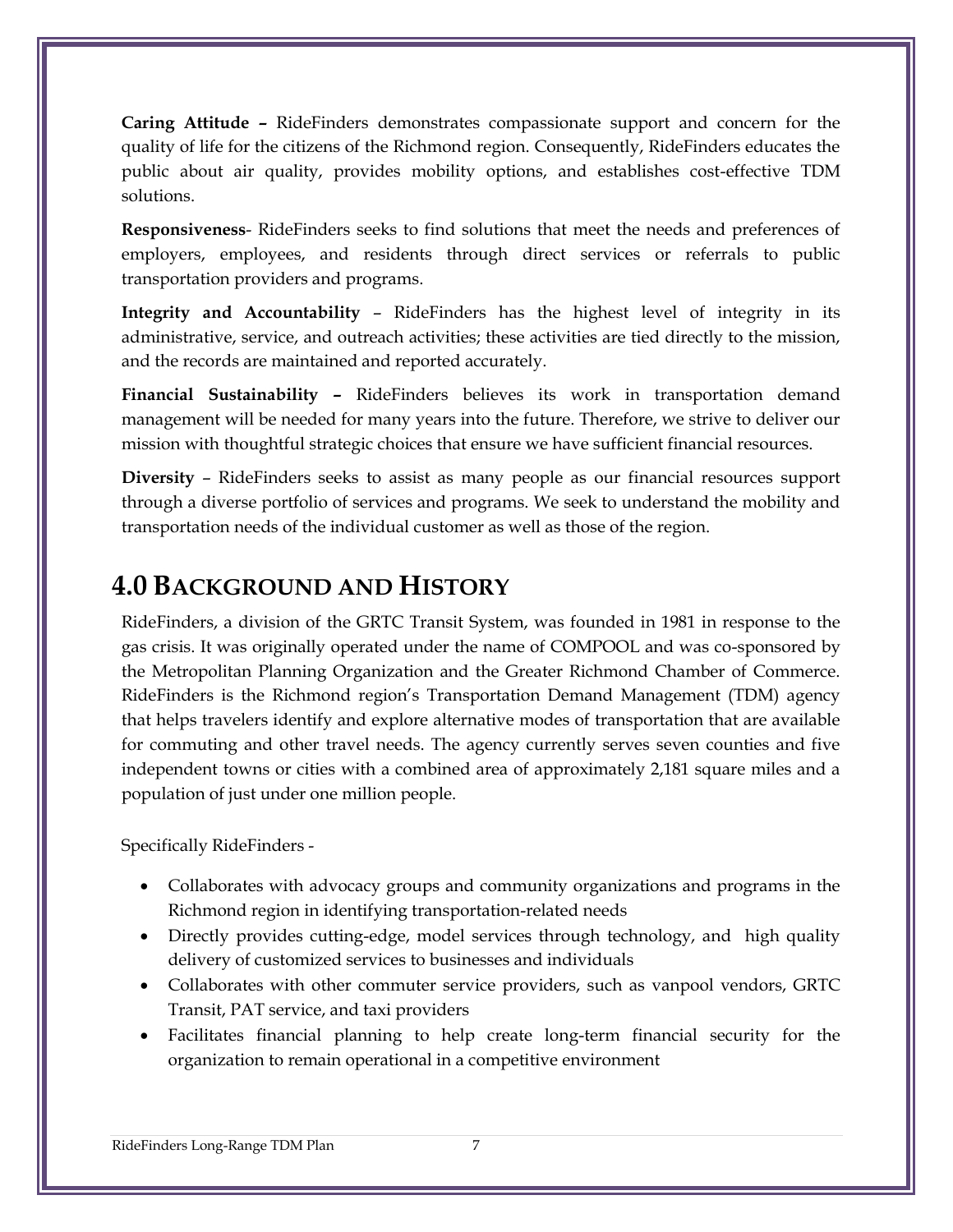RideFinders plays a leadership role in educating about TDM at all levels of government, with the private sector, and the public at large. Participation in and implementation of TDM strategies and initiatives will always be at the core of RideFinders operational structure and viability. RideFinders continues to encourage and support individuals and organizations in pursuing this advocacy agenda.

RideFinders has maintained its relevance and service to the region, and continues to be widely recognized for its multi-faceted involvement in the region and its hands-on approach to educate the business community and the citizenry, and increase awareness of and participation in green transportation solutions, and to keep sustainability issues on the minds of decision-makers across jurisdictional boundaries.

# **5.0 SUMMARY OF MOST IMPORTANT POINTS IN THE ENVIRONMENT:**

#### **5.1 SWOT Analysis**

The following is a summary of opportunities, threats, strengths and weaknesses highlighted by the staff of RideFinders. They represent a portion of the complete environmental scan attached to the Long-Range TDM Plan.

#### **5.2 Strengths**

- The organization's demonstrated ability to provide high quality, necessary services.
- Well qualified, dedicated, and enthusiastic staff with over 25 years of collective TDM experience and program knowledge.
- Effective and motivating staff management.
- Substantial administrative support from GRTC; frees RideFinders' staff resources for service delivery.
- High name recognition and identity for RideFinders, due to extensive and continuous marketing and outreach.
- Generally viewed as an effective organization; has moderately high support among local jurisdictions.
- Current funding is 11.4% "off the top" funding source from the Richmond Area Metropolitan Planning Organization (RAMPO).
- Mission is in alignment with RAMPO"s, 2031 Long-Range Transportation Plan (LRTP) goal of a balanced transportation system that offers attractive modal choices and serves the needs of the region's diverse and changing population.
- Willingness to create and explore innovative methods to recruit new and retain existing customers.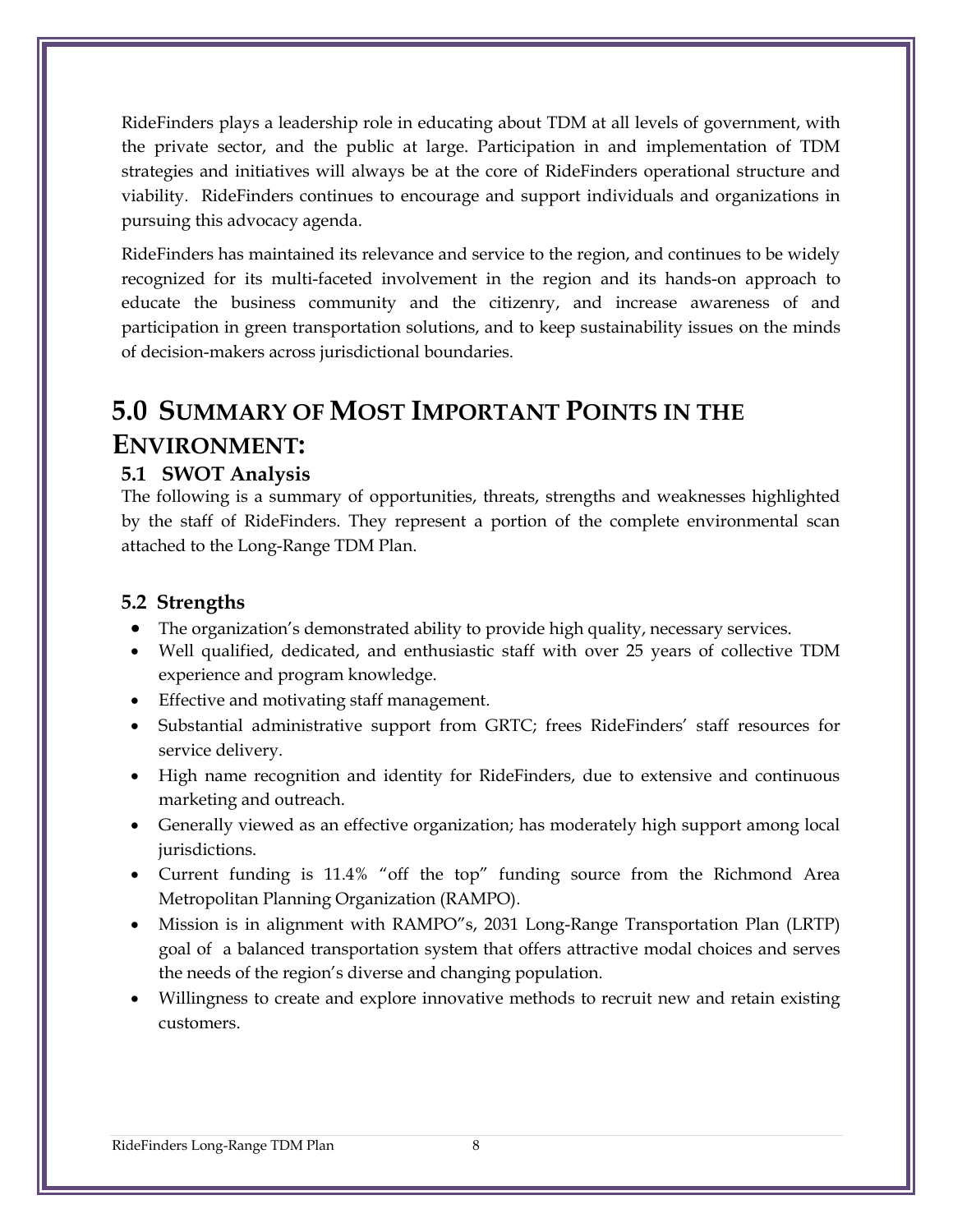## **5.3 Weaknesses**

- Despite high recognition of RideFinders as an organization, familiarity of specific services is limited.
- Staff backgrounds and skills are narrowly focused (marketing/customer service), limiting RideFinders' ability to venture into non-traditional TDM areas.
- Funding is heavily drawn from a single source (CMAQ allocations from RAMPO), making RideFinders vulnerable to financial crisis if this source of funding is disrupted or decreased, particularly in light of the competitive ranking process should RideFinders become a part of it.
- Previous lack of a multi-year strategic plan makes it difficult to prioritize resource allocation beyond an annual timeline, to document progress, and make the case for the agency's value to the region.
- Some stakeholders have a limited view of TDM and RideFinders role in the region as a ridematching and carpool support organization.
- The current ridematching software system is obsolete and requires extensive manual manipulation by staff to deliver services thereby possibly negatively impacting customer service and customer satisfaction.

# **5.4 Opportunities**

- Population growth in residents and employment, and increase in pass-through commercial traffic will boost regional VMT, and thus effect the need for TDM to play an increasingly important role in maintaining and enhancing the efficiency of the region's transportation system.
- A growing, older population that will be much healthier and mobile than today's seniors will result in an increase in non-work related VMT.
- Stakeholders see value in RideFinders expanding its services beyond ridematching and rideshare support to non-traditional services (e.g., school travel, non-commute travel, economic development support).
- Growing suburban population and development of new suburban employment centers.
- Growing awareness and concern by local jurisdictions, employers, and residents of the problem of climate change, the benefits of "going green," and the links between transportation/SOV use and a sustainable environment.
- Future growth of the region's Convention and Visitors' Bureau business will create additional opportunities for RideFinders' services. Future growth of employment centers will place increasing demands on RideFinders' employer-based services. For example, rapidly growing employment activity centers will need expanded TDM program support and a wider range of transportation options (i.e. car-sharing, transit, bike-pedestrian, etc). These new employment and activity centers will also increase the demand for intraregion access and mobility movement.
- The effect of increased fuel costs on residents in the region.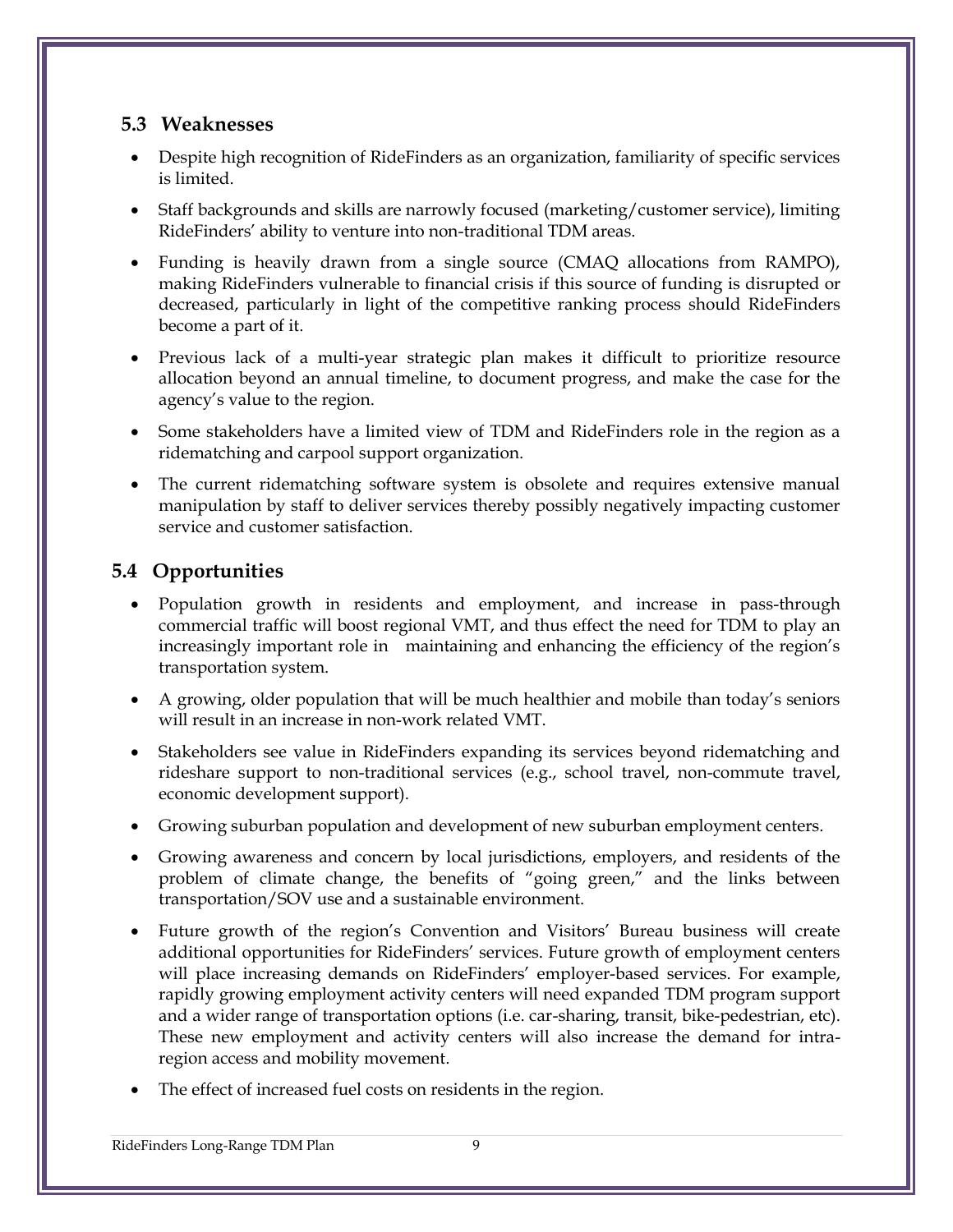- The telework-related interest and subsequent demand trends among employers and employees will require RideFinders to continue to develop and deliver greater teleworkrelated expertise and portfolio of telework services.
- The new federal transportation authorization bill draft and stricter air quality standards from the Environmental Protection Agency (EPA) present additional opportunities.
- The increasing popularity of and interest in biking and walking.
- The growing emphasis on healthcare and wellness, and the potential to partner with the healthcare facilities.
- The presence of higher education institution, and their increasing interest in establishing sustainability initiatives (i.e., Zimride at VCU; electric vehicles at University of Richmond).
- The emergence of advocacy groups to define the vision for the region by garnering input from the citizenry (for example, the Capital Region Collaborative).

#### **5.5 Threats**

- Current funding is heavily drawn from the RAMPO making RideFinders vulnerable to financial crisis if this source of funding is disrupted.
- Current economic climate is affecting Federal and State budgets. Pressure for states and regions to obtain greater flexibility in use of CMAQ funding for safety and infrastructure projects could limit RideFinders' financial security.
- Compared to other areas of the State, residents of RideFinders' service area have a relatively short commute; both in terms of distance and time. Because of these factors, many commuters may be reluctant to consider, much less adopt alternate modes as a way of relieving stress and saving money. This lowers the market potential for RideFinders, and lowers the potential return on investment.

# **6.0 STRATEGIC DIRECTION**

The strategic direction and goals included in this plan are RideFinders response to its understanding of what its customers values most about the organization, and current opportunities and challenges for offering a high quality system of multimodal strategies, mobility solutions, and collaborative alliances in the region. These efforts are designed to aid in the development of an optimal and progressive transportation system that positively impacts the economic development and quality of life in the Central Virginia region.

The five year period of this long range plan will be a time of: reassessing the agency's approaches to its work and strengthening RideFinders position within the region; working with a broader array of community resources; building strategic alliances and actively engaging more volunteers; investing in updated, more sophisticated ridematching and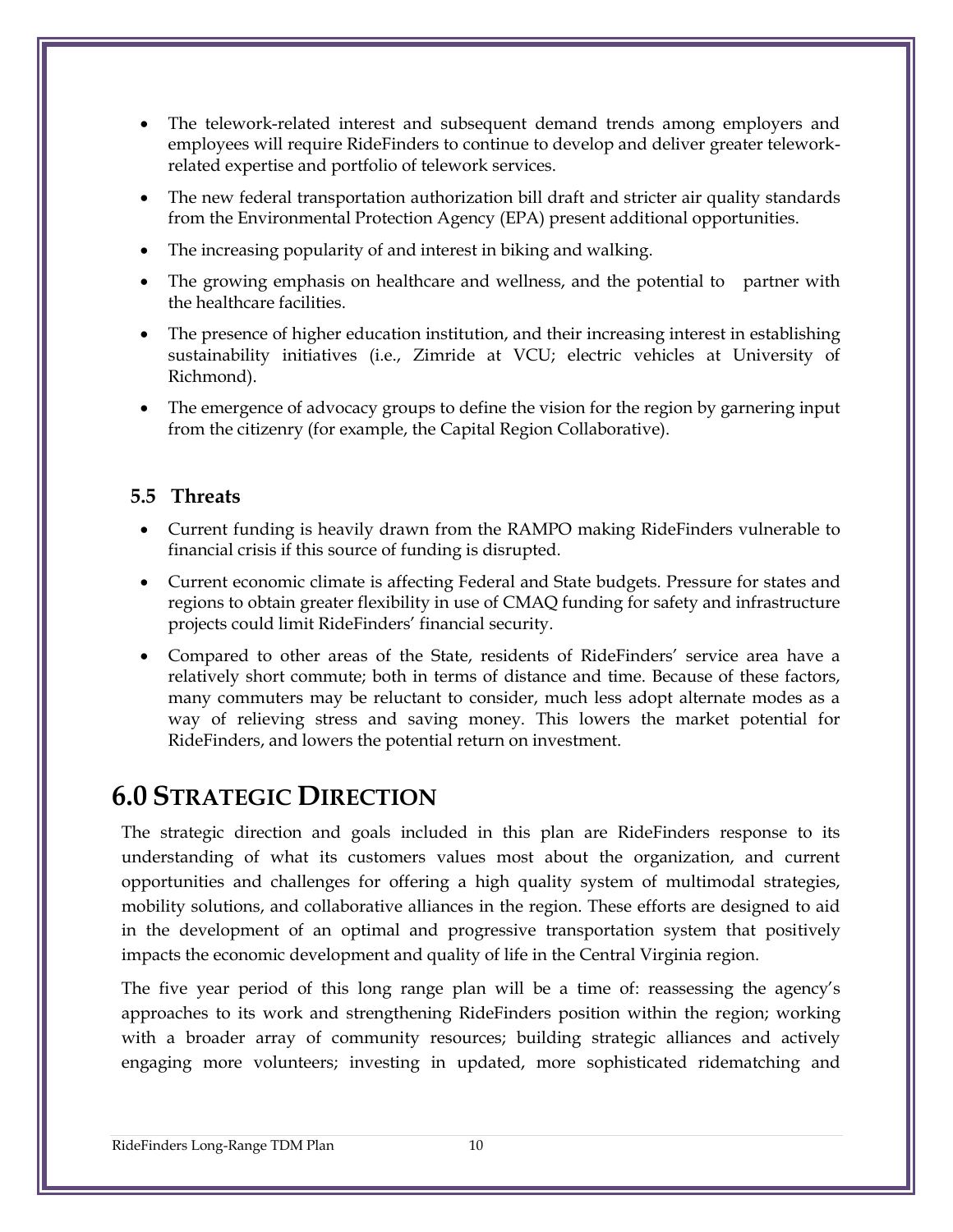information technology systems;, adding technical staff, and investing in training and developing a highly motivated and competent workforce.

## **6.1 Course of Action**

With a fresh perspective on its mission, primary customer, core values, understanding what it does well, and the environment in which it operates, RideFinders will pursue the following strategic direction:

**Environmental Stewardship-** RideFinders will continue to work with agencies (e.g. Department of Environmental Quality, VDOT, the health-care industry) to strengthen its current Clean Air Campaign and day –to-day operations with initiatives designed to protect the environment and improve the quality of life for Central Virginians.

**Program Delivery**- RideFinders will review and deepen its existing direct supports and services over time to ensure that they are state-of-the-art for working effectively with commuters and employers. RideFinders will further assess customer needs to identify gaps or needed shifts in service delivery. This assessment will serve as the basis for expanding or adding new services to achieve excellence in the execution of programs and services.

**Mobility, Connectivity, and Accessibility**- RideFinders will continue to develop partnerships with businesses, commuters and planning organizations to identify and help meet the transportation needs of the region and its diverse population.

**Organizational Repositioning**- RideFinders will explore and develop strategies and marketing campaigns based on quantitative and qualitative measurements to expand the organization's visibility in the community, and make greater use of its Advisory Board members.

**Funding Resource Identification**-RideFinders will emphasize building its funding stream in order to invest in providing quality services. This includes exploring non-traditional funding sources in addition to the current annual CMAQ funding allocated from the Richmond Area Metropolitan Planning District Commission.

**Investment in Human Capital and Technology**-RideFinders will add a full-time Planning Position, Telework Program Coordinator, and other staff as technological advancements and programmatic needs necessitates and funding level supports.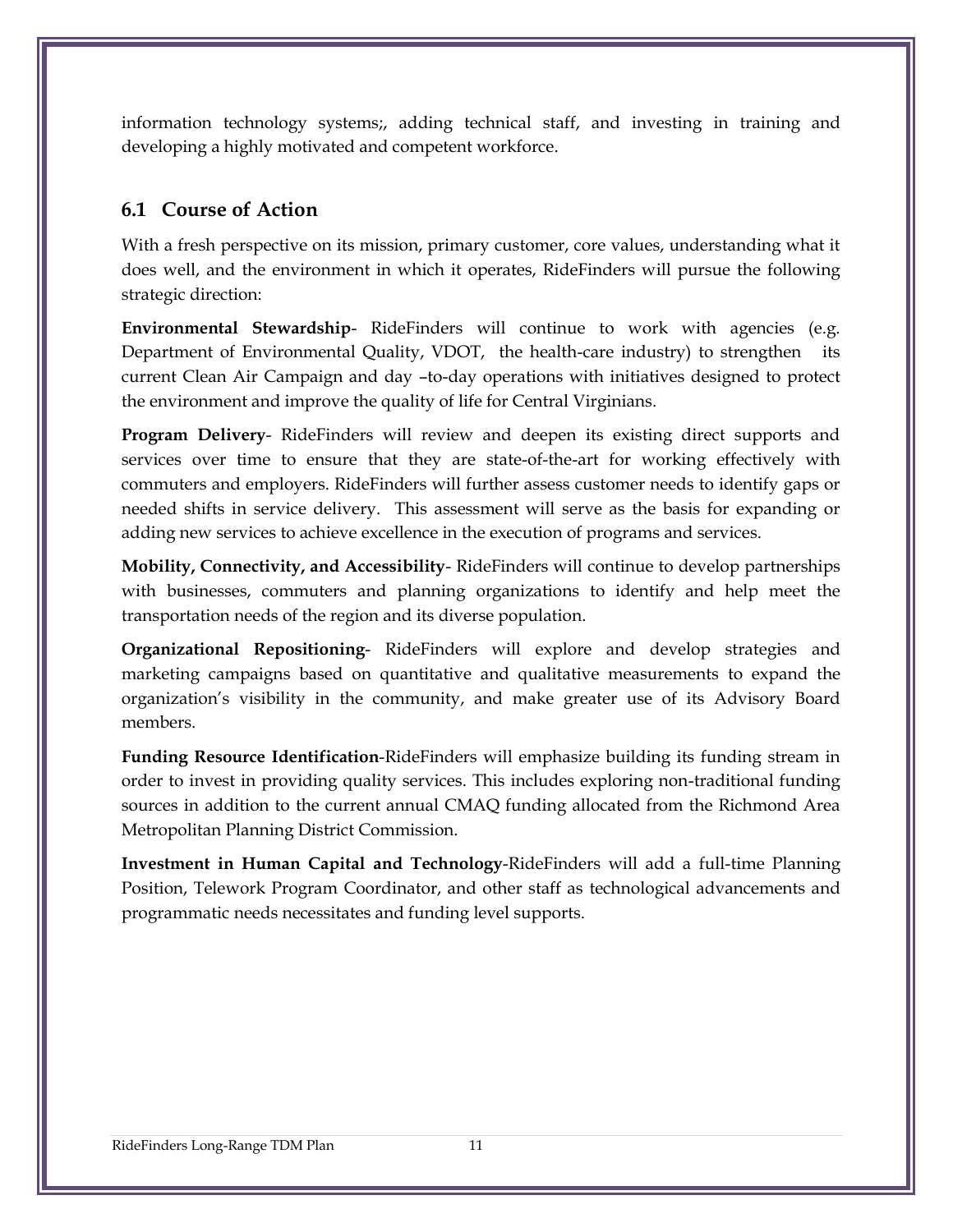#### **6.2 Goals**

The following goals for RideFinders over the next five-six years are the organization's response to the important issues identified in the environmental scan. These goals provide a roadmap for fulfilling the strategic direction.

#### **1. Respond to the EPA's new Ozone Standards:**

RideFinders will develop new initiatives and revitalize its current Clean Air Campaign and Program to educate the public and increase awareness of the new standards and develop a long term Call to Action plan.

**2. Focus on The Business Market:** Given the limitations of existing and anticipated financial resources and the demonstrated leverage that comes with employer participation, RideFinders will continue to shift staff and financial resources from a residential or commuter approach to more of a business-to-business strategy. This includes pursuing a more business-to-business marketing (e.g., revamped Media Kit, advertising campaigns,) and less effort against consumer marketing. Special attention will be accorded downtown area employers, and activity centers.

In addition, RideFinders will cultivate third-party Business Development Partnerships: RideFinders currently deploys cold calling and worksite drop-in visits to introduce TDM-related support services to area employers. RideFinders' staff targets the Richmond region's largest employers, especially ones in the downtown area. While this targeting may be efficient, this prospect cultivation approach is labor-intensive, especially given RideFinders' limited staff resources. RideFinders will explore developing closer business outreach partnerships with the Chambers of Commerce. Real Estate Developers, Society of Human Resource Management (SHRM), business councils, and other business organizations to assist with prospect identification, introductions, and relationship cultivation. This will free up RideFinders' staff to service more business partners.

**3. Strengthen RideFinders participation in the multimodal planning and implementation process**: The goal is to advance RideFinders as a TDM and multimodal planning and implementation partner. In this capacity, RideFinders will continue to work with VDOT, DRPT, The Richmond Area Metropolitan Planning Organization, the Crater Planning District Commission, and jurisdictions in its service area in formulating and implementing TDM-related plans. This includes aligning RideFinders' core services, staff development, new staff positions, marketing outreach materials, and future services around this central focus.

Currently, RideFinders does not have a technical TDM planning function or staff resources. The agency works closely with GRTC's Planning Department staff on regional transit issues and is engaged in other regional issues through involvement in several organizations, including the Richmond Area Metropolitan Planning Organization (RAMPO). RideFinders is a non-voting member of RAMPO and participates in the Tri-Cities Metropolitan Planning Organization (MPO) and Technical Advisory Committees (TAC). While the agency was actively involved in the 2008 update of the RAMPO's regional 2031 Long-Range Transportation Plan (LRTP) and was a major contributor to the TDM chapter, a new section that was just added in the

RideFinders Long-Range TDM Plan 12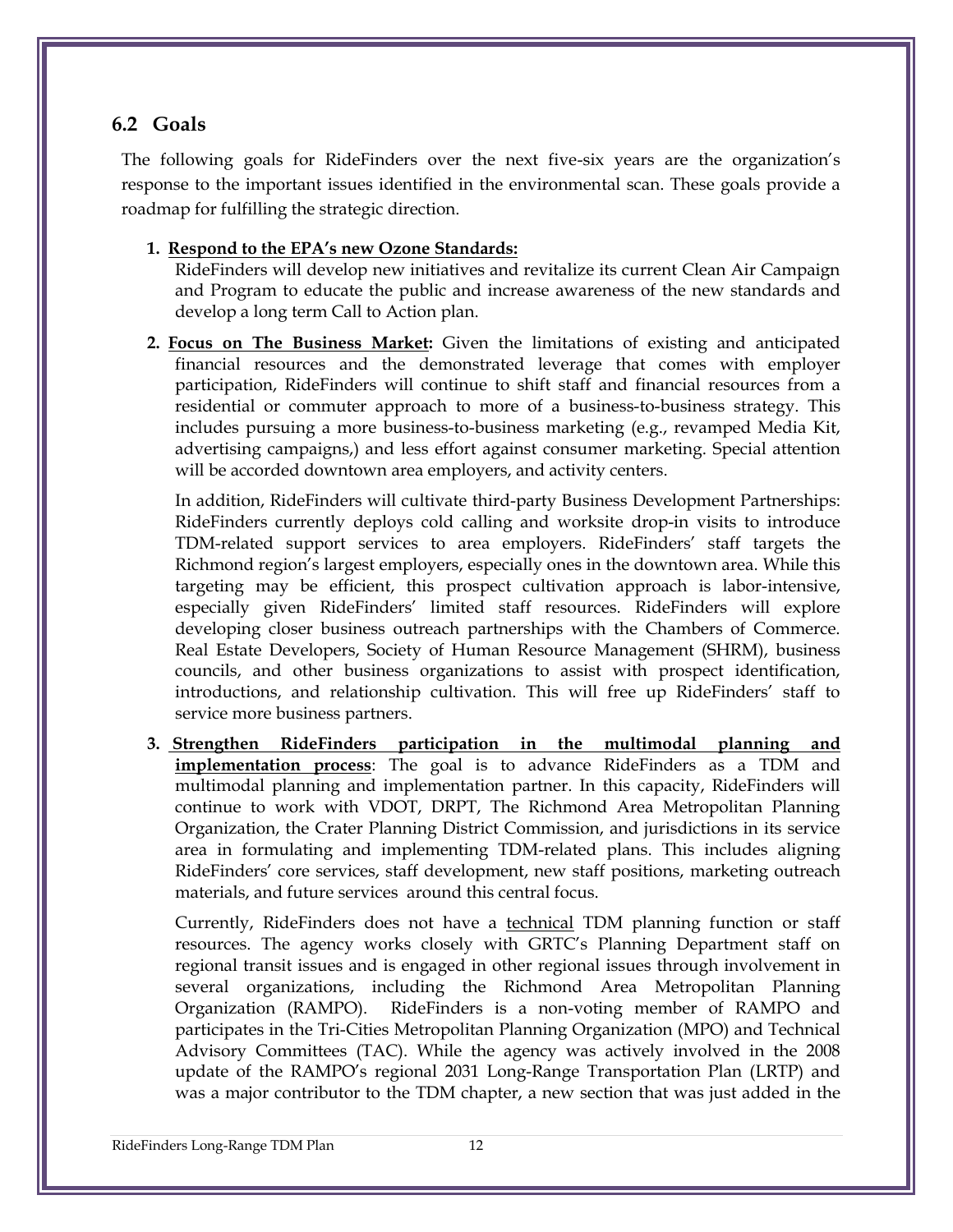2008 update, RideFinders did so with limited in-house TDM planning resources. Future expectation is that RideFinders will add in-house TDM planning expertise.

**4. Cultivate RideFinders Diverse Service Portfolio & Develop Innovative Programs and Services:** In servicing companies and organizations across the region, opportunities to provide new multimodal mobility-oriented services will emerge. To the extent funding becomes available, RideFinders' plans to serve emerging market needs to include preparing for the doubling of the region's senior population.

RideFinders will continue to enhance its ridesharing program through utilization of social media, updating ridematching system and implementing trip planning and Telework!VA (financial incentives, tax credits and technical assistance). In regard to biking, RideFinders will develop a *Bicycling and Walking Encouragement Program* to seek ways to build on the region's bicycle plan. This includes exploring the creation of a bike sharing and renting systems that could serve high-density areas such as downtown and the urban campus of Virginia Commonwealth University. RideFinders will follow closely the work of Arlington County Transportation Partners as they launch an ambitious bike sharing program.

Should the market needs support it, RideFinders will add Transportation-related Corporate Greenhouse Gas (GHG) Footprint Assessments & Related Solutions to its Corporate Service Portfolio. RideFinders will explore extensions of this green expertise. For example, RideFinders will explore participating in "green business certification" with other strategic partners such as the Chamber of Commerce and/or the Retail Merchants Associations. To this end, RideFinders will monitor RIDE Solution's partnership with "Cool Green Biz," an initiative launched by the Roanoke Regional Chamber of Commerce in partnership with Roanoke Valley Cool Cities Coalition.

- **5. Measure & Package RideFinders' Outcomes and Community Impacts – VMT and Emission Reduction Results:** RideFinders will hone its overall capabilities in assessing its performance and impact, as well as reporting outcomes. This will require training and use of new technologies such as emissions calculators and software that captures vehicle miles reduced and/or incentives for shared-ride and non-motorized travel. It will also require the implementation of the comprehensive *Strategy & Performance Evaluation Program* RideFinders formulated in 2009.
- **6. Secure Alternative and Additional Long-Term Funding:** RideFinders' reliance on CMAQ, DRPT, grants and local matches for funding could present a problem in the future if these funding streams were reduced or eliminated. RideFinders will collaborate with RAMPO and other stakeholders to research opportunities for new sources of funding that could be used for operating purposes and/or for special projects. This includes d working with MPO staff to develop a funding contingency plan, and seeking out both governmental and non-governmental grant sources.
- **7. Continue to Build TDM Advocacy Support:** Successfully advance TDM and multimodal solutions, as a vital and viable part of the region's long-term transportation system will require a concerted information and education campaign. RideFinders' will utilize new social media to turn its ridematch and emergency ride home database of commuters into active ambassadors of TDM. RideFinders will work with existent and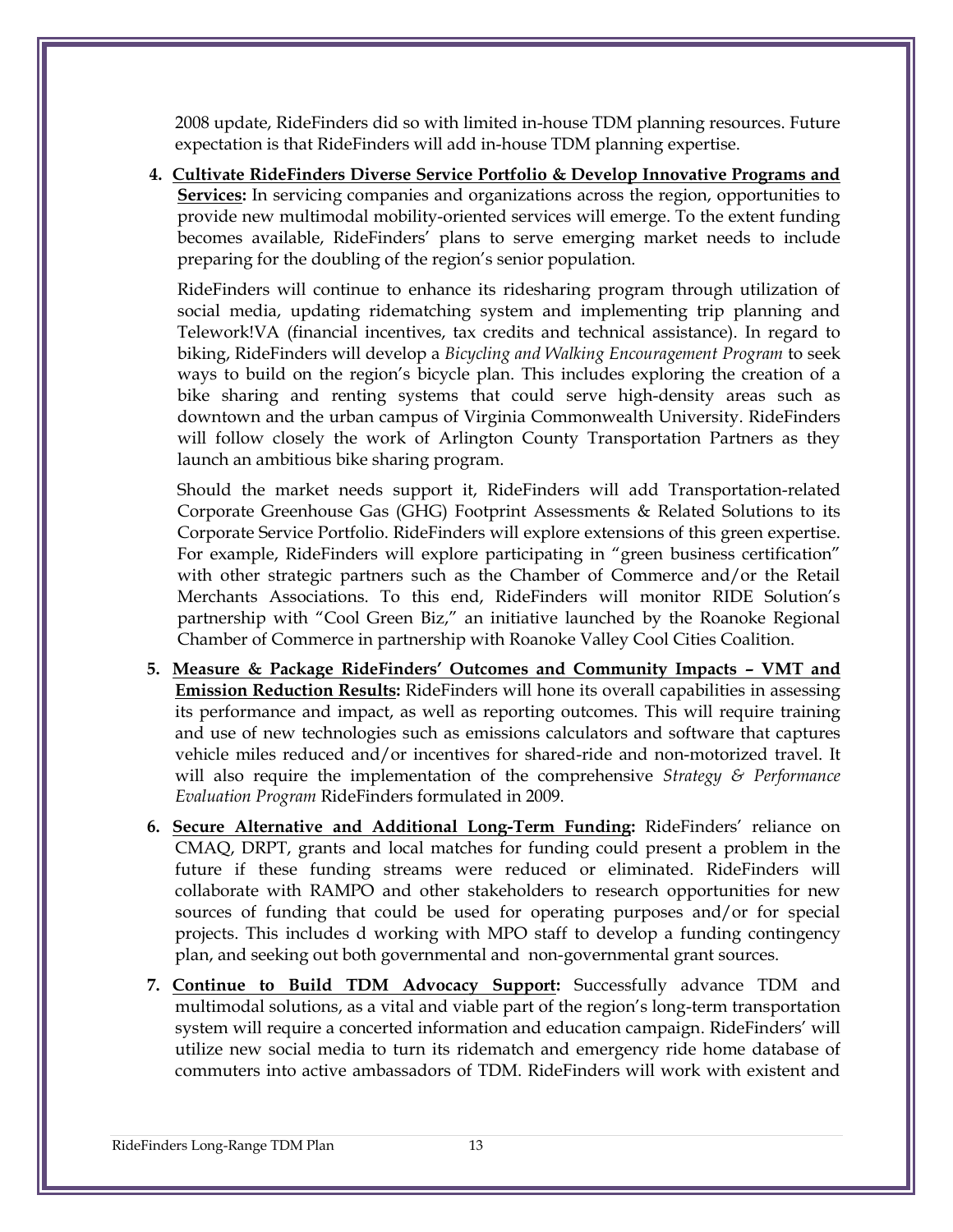newly formed advocacy groups to advance awareness, appreciation, and active support for TDM and multi-modal planning.

# **7.0 EXECUTION OF PROGRAM GOALS, OBJECTIVES AND STRATEGIES**

#### **Goal 1: Respond to the EPA ozone standards revision**

**Objective 1:** Protect and enhance the region's air quality for all citizens. *Implementation Actions:*

- A. Collaborate with the Department of Environmental Quality to update all collateral material including ridefinders.com website and brochures.
- B. Collaborate with Metropolitan Richmond Air Quality Committee (MRAQC).
- C. Decrease the rate of growth of vehicle miles traveled by continuing to aggressively promote increased use of public transportation, bicycle, walking, telework and additional alternative solutions.
- D. Revamp the Clean Air Campaign components and strategies to include technology updates and applications (iPod, etc), brochure revamp, increased community partnerships and communications.
- E. Create pro-active air quality improvement/emissions reduction program for the business community and its large employers. This includes forming strategic "green/sustainability" partnerships for program design and implementation.
- F. Document and present to stakeholders a RideFinders list of measures that can help to mitigate stricter EPA standards.

**Objective 2:** Increase Education, Outreach, and Public Participation in planning and funding the region's Transportation Plans.

*Implementation Actions:*

- A. Work with major employers to develop peak variable work schedules, employee trip reduction programs.
- B. Involve local school systems in air quality education opportunities.
- C. Continue to expand communication distribution channels (DMV, AAA, etc.)
- D. Serve as a host site for public hearings and documents for public viewing and comments.

**Objective 3:** Ensure a high quality of life for all the region's citizens.

*Implementation Actions:*

A. Encourage and provide incentives for the expanded use of hybrids, transit use, bike use, and carpooling.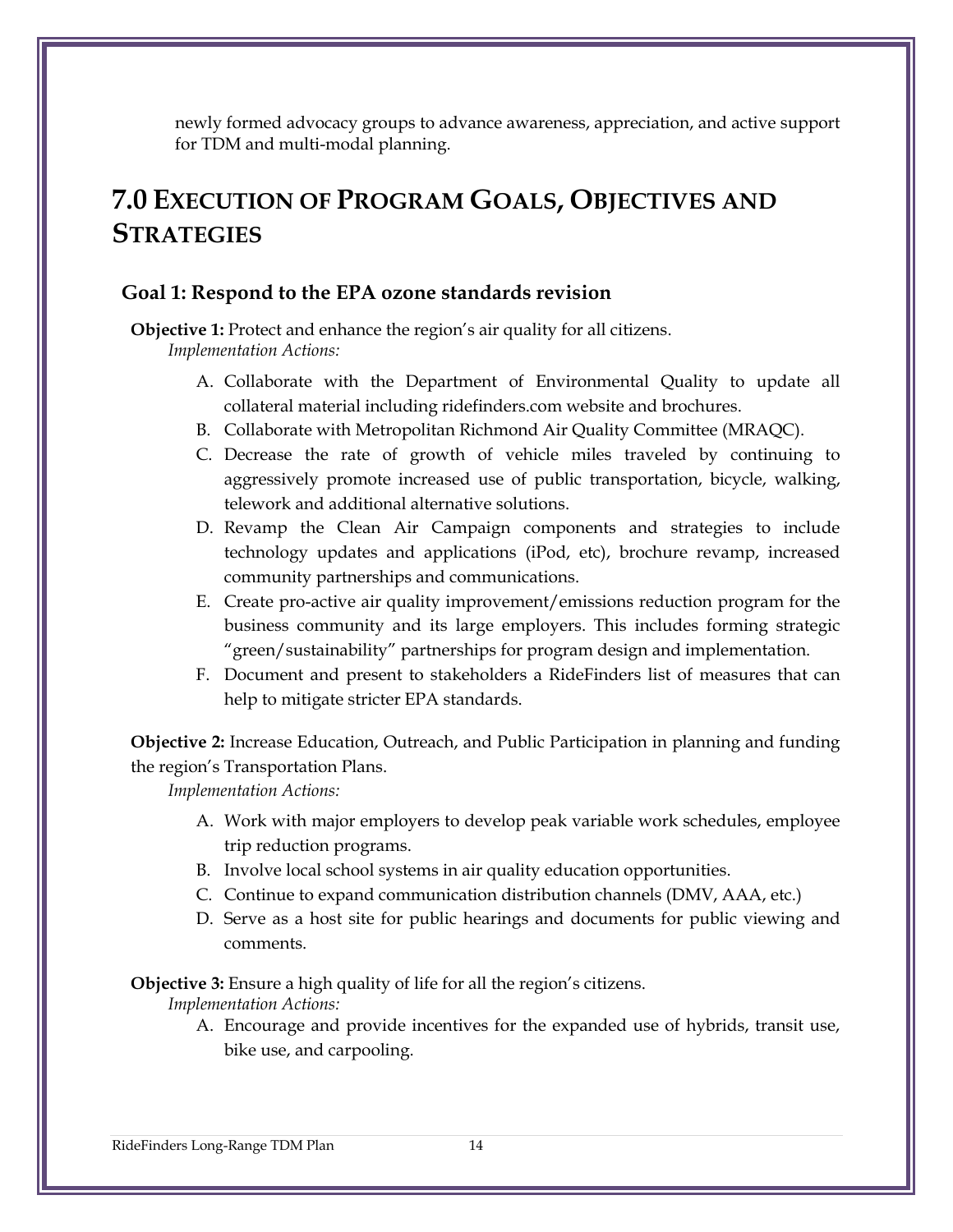- B. Increase Citizen and Employer Participation in Clean Air Activities through: Go Green. Get Green Partnerships, Earth Day, Statewide Try Transit, Bike to Work, Car-free Day Challenges, etc.
- C. Promotion and documentation of ridesharing to cultural and recreational events.

## **Goal 2: Focus on the Business Market as the Greatest Point of Leverage**

**Objective 1:** To shift resources from a commuter approach to a more business- to-business strategy.

*Implementation Actions:*

- A. Develop/expand business to business marketing and campaign collateral.
	- i. Redesign and reproduce Media Kit, advertising and marketing campaigns to target business leaders and employers, and reflect key messages based on market research.
- B. Incorporate, as determined by market needs, DRPT's GHG emissions footprint calculator into RideFinders' employer outreach practice. Train RideFinders' sales staff to use the calculator to help companies benchmark their emissions footprints and to demonstrate the potential impact of greater employee participation in TDM programs in reducing corporate GHG footprints.
- C. Actively recruit and develop the Advisory Board membership to include representatives from RideFinders' key stakeholder and customer groups in the region. For example, recruit Advisory Board members with expertise and representation in environmental organizations, minority groups, aging, military, physically challenged, and various geographic perspectives and from the highest levels within organizations.
- D. Develop quantitative-based workplans for Account Executives for outputs and outcomes; Track and measure output indicators against performance indicators for outcomes through market research.
	- i. Develop employee trip reduction programs.
	- ii. Recruit new Employee Transportation Coordinators (ETC) and update ETC Handbooks.
	- iii. Conduct surveys, density plot analysis, host transportation fairs.
	- iv. Presentations to employers, business councils, officials.
- E. Focus on the region's top 100 employers and state agencies and their workforce as RideFinders' short-term target audience.

**Objective 2:** Cultivate Third-party Business Development Partnerships.

*Implementation Actions:*

A. Develop partnerships with and initiatives with developers in land use and to create walkable and livable communities (RRHA).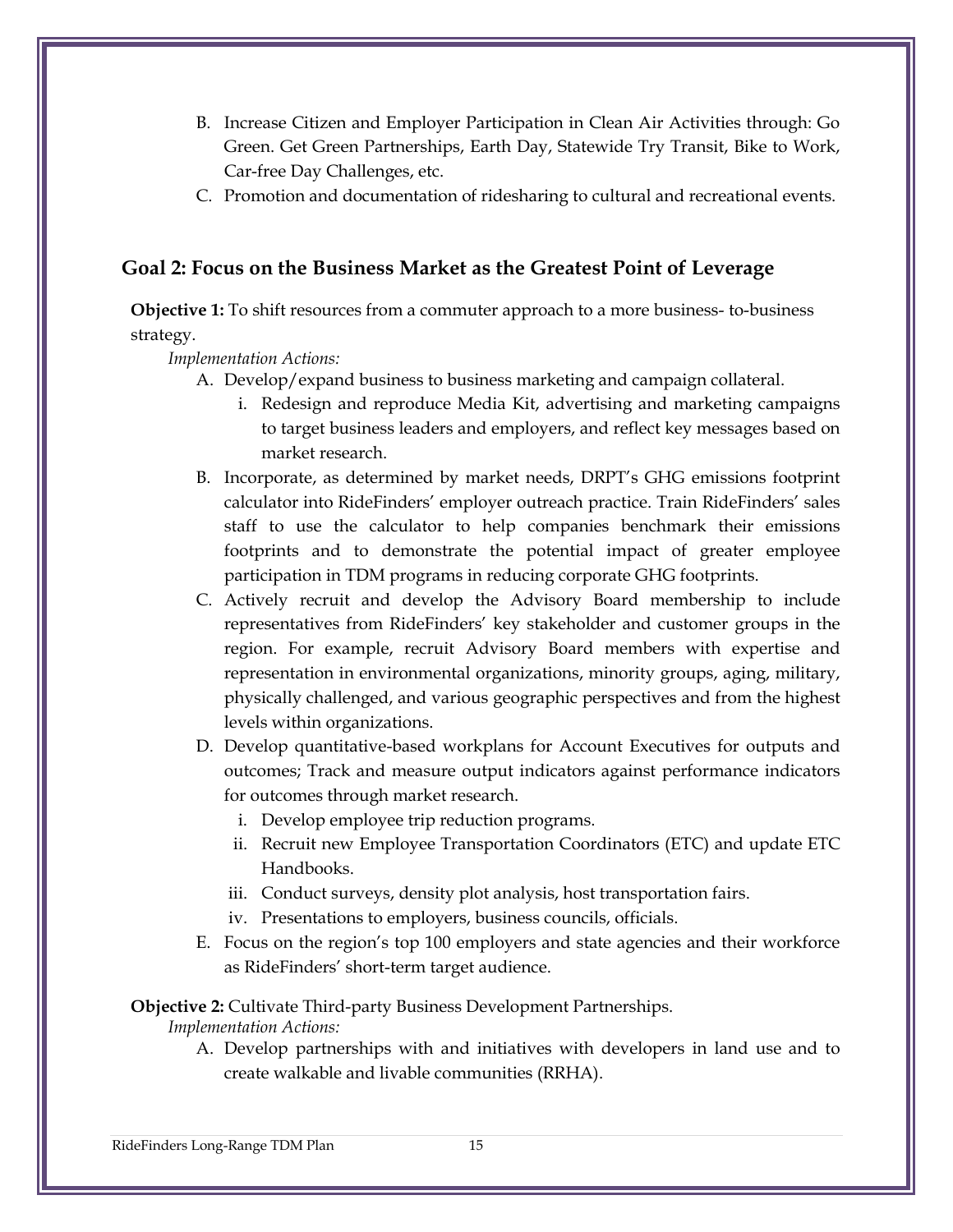- B. Develop transportation technology to encourage ridersharing for events with large attendance to reduce parking and the number of vehicles.
- C. Collaborate with environmental and natural resources groups as appropriate (American Heart Association, Centers for Disease Control and Prevention, Virginia Department of Conservation and Recreation).
- D. Partner with CEO Round Table.
- E. Explore partnership with local Chambers and other TDM partners to implement corporate green certification program.

## **Goal 3: Strengthen Participation in the Multimodal Planning and Implementation Process.**

**Objective 1:** Increase RideFinders' presence, impact and responsiveness.

*Implementation Actions:*

- A. Commuter Store Renovation and relocation to meet ADA compliance and improve customer experience and satisfaction to include kiosks, real-time bus information, static and digital signage.
- B. 30<sup>th</sup> Anniversary Recognition and Open House Celebration.
- C. Secure multi-year lease to maintain current visibility and pedestrian clientele, and access to governmental agencies and downtown employer bases. This will include some facility renovation to include in-house audio and video recordation space for website updates.
- D. Build on the Team RideFinders marketing branding and awareness
- E. Social Media Integration (Twitter, Facebook, Linked In).

**Objective 2:** Build an ongoing business-to-business campaign showcasing leading companies and CEOs embracing RideFinders/TDM.

*Implementation Actions:*

- A. Develop customized commute option plans for employees at partnering employer sites.
- B. Maintain memberships and work with local Chambers of Commerce and economic development officials to quantify Richmond Region's overall GHG footprint.
- C. Showcase the role of employers' individual GHG footprints and actions to reduce footprints through influence over employees' commute decisions.
- D. Utilize Mobile Unit and RideFinders personnel at Community Events.

**Objective 3:** Support regional TDM-related initiatives.

*Implementation Actions:*

A. Continue to work closely with VDOT, DRPT, and RAMPO, and the Crater Planning District Commission to develop effective programs**.**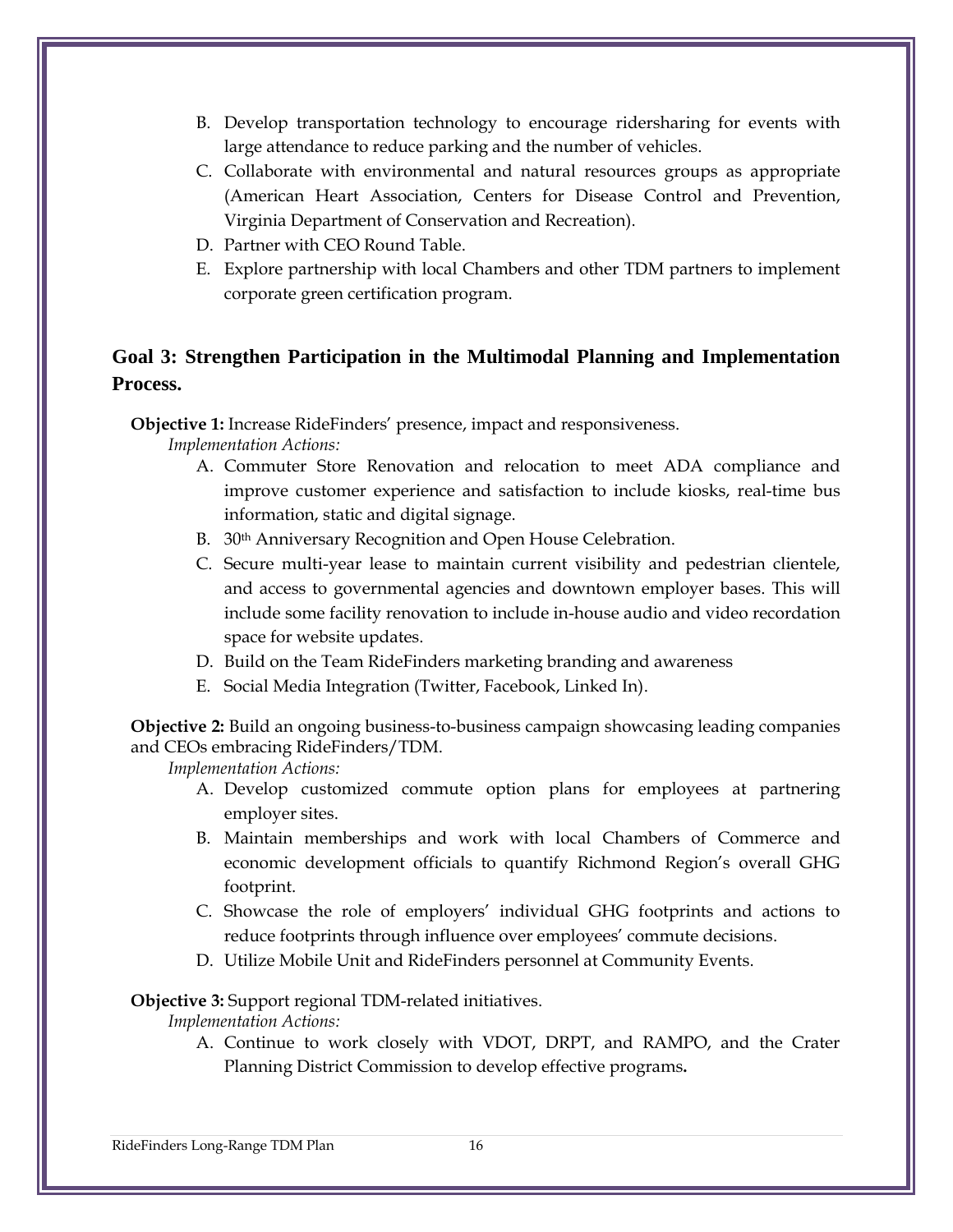- B. Support and promote new transit services in relevant corridors as identified by the LRTP, Regional Mass Transit Study, and GRTC/RideFinders SIR Corridor Study through ERH registration, service notifications, and employee transit pass programs.
- C. Forge strategic business alliances with the leading business associations and organizations advancing the sustainability cause in the region where RideFinders is THE "go to" resource for GHG transportation-related footprint assessment and mobility-related solutions.
- D. Train and certify staff in ways to help businesses obtain LEED Certification.
- E. Establish RideFinders as a major partner of the leading business associations and other regional stakeholder groups
- F. Add an additional staff member with planning expertise in parking supply/pricing, commercial real estate proffers, pedestrian/bicycle planning, and related policies.
- G. Review and update RideFinders' annual and long-term plans based on market experience, new opportunities, and feedback from customers and stakeholders
- H. Expansion into the non-work trip market will be the focus of RideFinders' medium- and long-term programming. *(This broader customer focus, however, will require some advance planning and programming in years five and six of RideFinders' Long-term TDM Plan).*
- **Objective 4:** Expand RideFinders' customer base beyond the work-related commuter market. *Implementation Actions:*
	- A. Implement new online ridematching system in collaboration with DRPT.
	- B. Program Administrator for the Taxicab Program.
	- C. Expand and support RideFinders' focus beyond commuters work trips. Include one-to-one customized/personalized transportation planning assistance for individuals – personal and household trip plans.

# **Goal 4: Cultivate RideFinders' Diverse Services Portfolio & Develop Innovative Programs & Services**

#### **Objective 1: Increase the number of rideshare participants.**

- A. Increase vanpool formation outreach and education.
- B. Redefine the VanStart and VanSave program parameters.
- C. Incorporate social media.
- D. Enhance website with interactive components and online registrations.
- E. Update the Emergency Ride Home Program and create a multi-pronged approach to create awareness of this supplementary service.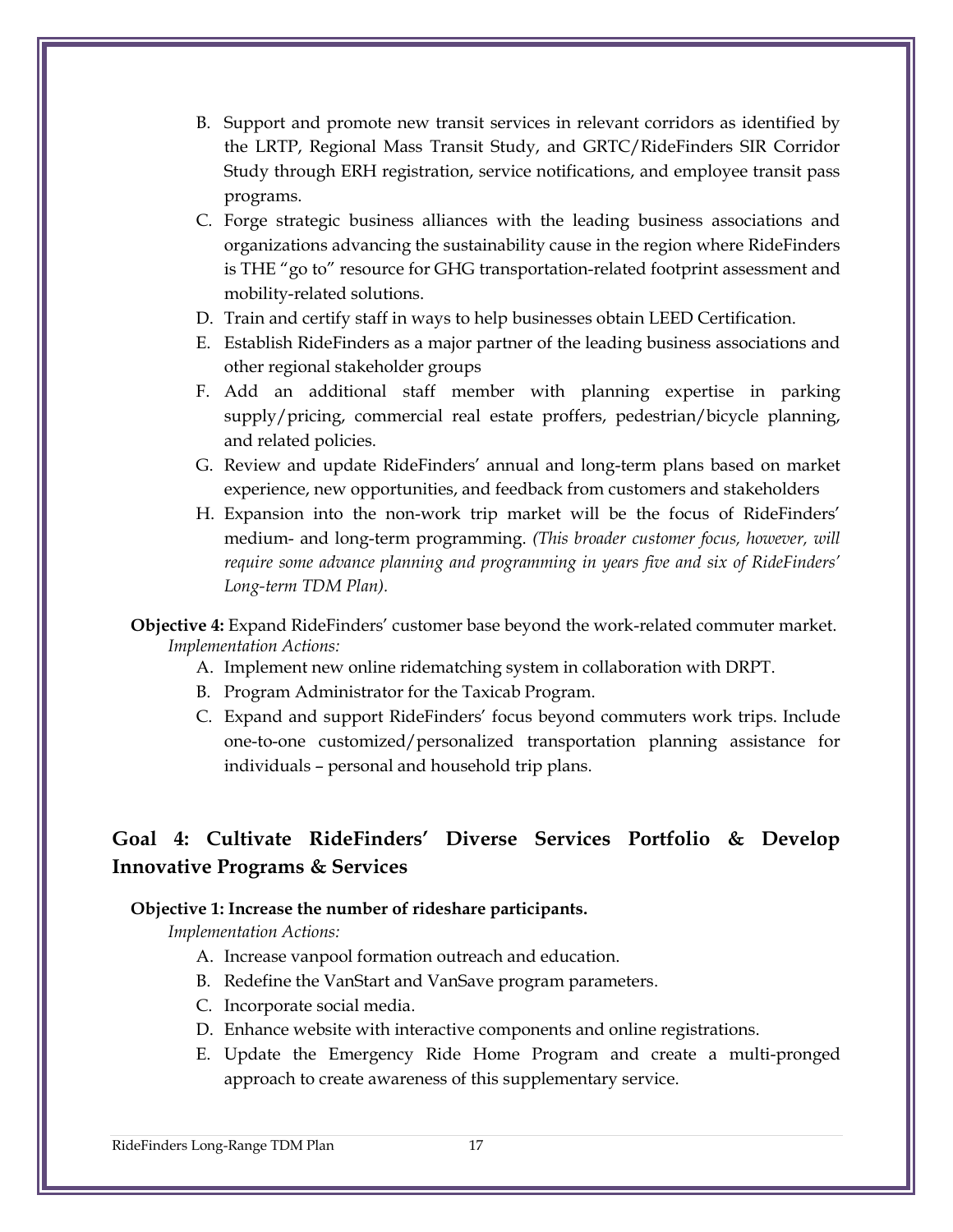- F. Secure the in-house expertise, resources, and tools for RideFinders to accurately measure and report individual commuters' and organization-level emissions reductions.
- G. Incorporate trip planning and rideshare coordination for major events (business and recreational) in the service area (i.e., NASCAR).
- H. Transition from basic ridematching to offering customized trip planning packages with multimodal options to all registrants utilizing updated GIS system and real-time ridematching applications in line with current technology.
- I. Automate personal trip planning as a self-service function that connects an increasing number of users to all transportation options.
- J. Through research-inspired planning and partnerships, build RideFinders' product and service offerings that serve niche-market needs and reinforce RideFinders' TDM-multimodal expertise. Explore and prioritize opportunity niche markets including:

Aging Baby Boomers, Healthcare service connection**,** Education market, Shopping/retail audiences – employers/shoppers, Key real estate developments, Military expansion in the area – Fort Lee – BRAC, Greater Richmond Convention & Visitor Bureau (GRCVB) – major event planning and coordination, Biking and walking, Other underserved niche markets such as areas of non-existent transit services.

i. Participation in *Promoting Mobility among Older Adults* conferences in partnership with VCU, the Department of Epidemiology & Community Health and VA Center on Aging.

**Objective 2:** Increase the use of non-motorized alternate commute modes.

#### **2.1 Increase Bicycle and Pedestrian Use in the Region.**

*Implementation Actions:*

- A. Create Bicycle and Walking Encouragement Program in partnership with cycling organizations to include promoting cycling and walking activities and events throughout the region, campaigns at worksites for non-motorized modes, and cycling as an activity that will improve citizen health and fitness and will provide convenient recreational opportunities Collaboratively develop and launch education programs to teach safety and bike maintenance.
- B. Partner with local public school systems on Safe Routes to School projects.
- C. Provide cycling maps.
- D. Research employer bicycle travel reimbursement and recruit employer for pilot program and Case Study.
- E. Produce promotion materials highlighting cycling and walking.
- F. Continue to support additional cycling events (i.e. Heart of Virginia, Anthem Moonlight Ride).
- G. Establish cycling recognition awards.

RideFinders Long-Range TDM Plan 18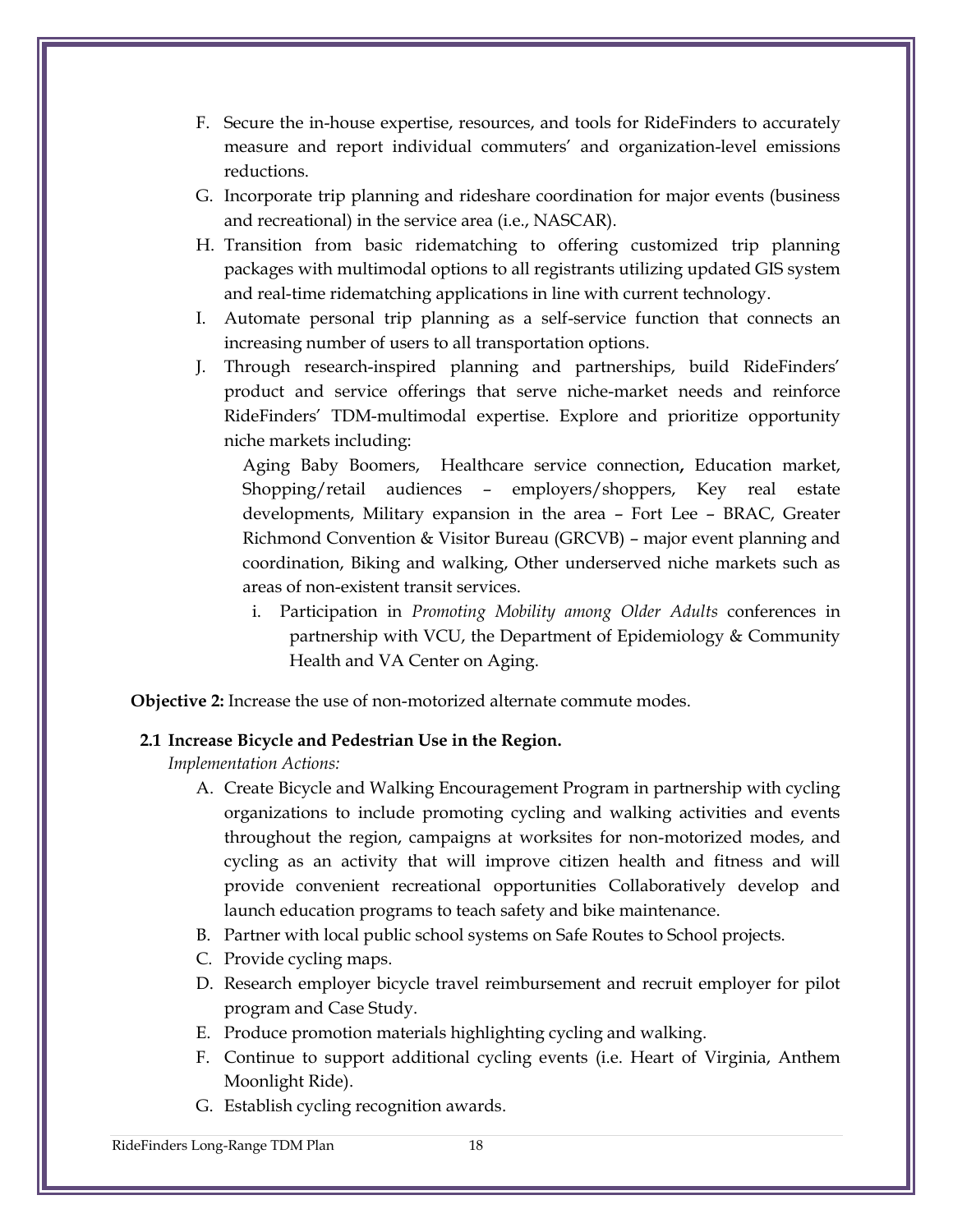- H. Bike racks on all transit buses in the service area (as funding allows).
- I. Collaborate with appropriate partners for safety and training classes.

## **2.2 Increase the number of Telework!VA corporate clients across the Region congruent to meeting and/or exceeding the growth determined by DRPT grant stipulations.**

*Implementation Actions:*

- A. Continue to support DRPT's Telework!VA program to include Case Studies
- B. Continue to provide local companies with telework policy and program implementation support, and collaborate with employers to track employee participation in such programs.
- C. Add additional part-time staff to administer telework program (sales, contract review and development, reimbursements, expenditure projections and forecasts, grant documentation compliance).
- D. Host regional telework event.
- E. Annual recognition of program participants.

**Objective 3:** Enhance communication and technology.

- A. Plan for the evolution of NuRide or similar rideshare software into a mass market service, in addition to the employer market. Explore trip planning tools and features. Test and refine consumer approach features for full scale launch in the medium-term.
- B. Conduct annual customer and business partner feedback surveys to assess RideFinders' ability to meet current customer and partner needs and identify any unmet needs.
- C. Use customer and partner feedback to inform the creation of annual service development plan that explores and prioritizes needs.
- D. Merchandise the bottom line and air quality benefits realized by business partners to the media and community partners.
- E. Aggressively promote trip planning resource service to the entire community work and nonwork trips.
- F. Work with partners and local media portals to make this trip planning service ubiquitous- available at transit stops, on homepage of partners, in corporate lobbies, etc.
- G. Continue to expand and support RideFinders' focus beyond commuters' work trips by continuing to sharpen customer feedback loops and market research to develop new programs and service efforts and activities.
- H. Continue to invest in and showcase [www.ridefinders.com](http://www.ridefinders.com/) and the organization's position as a mobility expert that makes all alternative modes more understood, more accessible, and more utilized.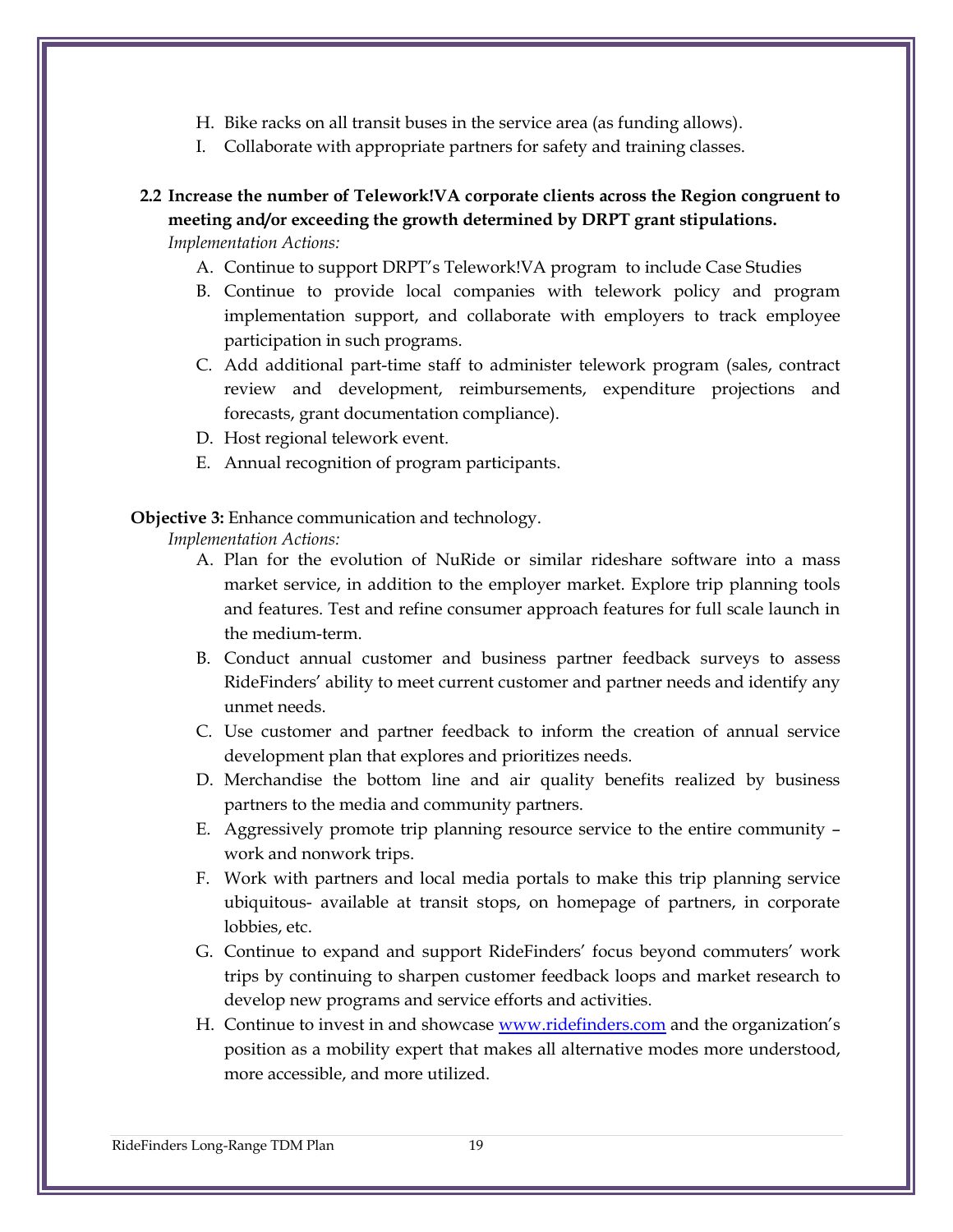i. Introduce and support the promotion of community-wide car sharing service- Zipcar, car sharing and electric cars.

## **Goal 5: Measure & Package RideFinders' Outcomes and Community Impacts – VMT and Emission Reduction Results**

**Objective 1:** Continually monitor, measure, and report RideFinders' outcomes and customer satisfaction of specific programs and services.

*Implementation Actions:*

- A. Establish overall corporate and service level goals within annual workplans.
- B. Launch and sustain RideFinders comprehensive *Strategy & Performance Evaluation Program* as a benchmark.
- *C.* Build upon the base-level performance evaluation activities to design and build a more robust evaluation program to meet the needs of performance measures required by DRPT and RAMPO.
- D. Analyze, compare, and report TDM outcomes and return on investment to other transportation system investments.

**Objective 2**: Report the performance, customer satisfaction, and overall outcome of RideFinders' program and specific services.

- A. Produce and deliver annual impact report to all RideFinders stakeholders and elected officials.
	- i. Hold public symposiums with business partners showcasing the relative roles and impacts.
	- ii. Document the transportation-related reduction in GHG footprint/emissions/vehicle miles travelled footprints and related bottom line benefits (retention, recruitment, productivity, etc.) realized by participating companies.
	- iii. Report performance scores to TDM supporters and stakeholders.
	- iv. Update "*Making an Impact"* PowerPoint presentation and related documents with the most up-to-date performance scores.
	- v. Share information through presentations to various stakeholder groups and elected officials on an annual basis (e.g. Boards of Supervisors, Business Councils, Chambers of Commerce, Merchant Associations, etc.).
- B. Create and maintain an on-line performance reporting dashboard.
- C. Include all of RideFinders' customer touchpoints and mobility services in RideFinders evaluation research projects.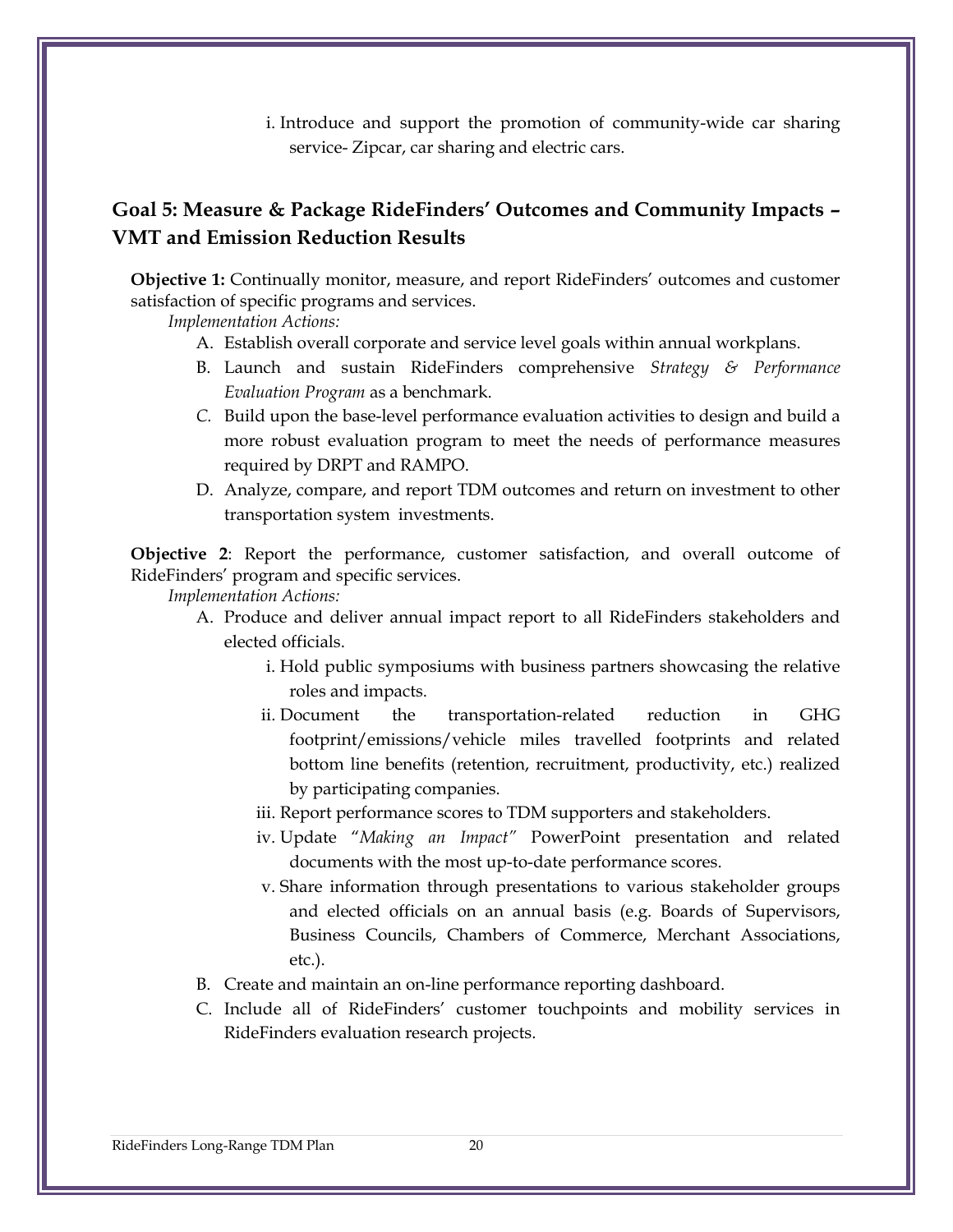#### **Goal 6: Secure Alternative and Additional Long-Term Funding**

**Objective:** Seek additional funding sources for long-term sustainability.

*Implementation Actions:* 

- A. Formulate a plan to identify and seek additional funding sources.
- B. Meet with MPO, VDOT, VDRPT, DEQ staff, elected officials and Commonwealth Transportation Board (CTB) to discuss alternatives.
- C. Conduct research for applicable grant opportunities.
- D. Continue to seek financial support from all cities and towns in the RideFinders service area.

## **Goal 7: Continue to Build TDM Advocacy Support**

**Objective:** Increase community-wide awareness of and support for TDM as a major pillar of the region's future transportation system.

- A. Build a TDM Coalition of citizens, companies, organizations, and universities that support and advance TDM.
- B. Create a TDM advocacy education program to advance the TDM as a major component of the region's transportation system. Program components will include:
	- i. Creating a comprehensive "TDM Impact" story that explains what TDM is, how it works, and the impact it makes.
	- ii. Case studies of TDM's success in other municipalities on how transportation infrastructure and services, in combination with land use development, play an essential role in defining a community's mobility and accessibility opportunities in influencing travel choices. Packaging case studies on how transportation infrastructure and transportation services, in combination with land use development, play an essential role in defining a community's mobility and accessibility opportunities and influencing travel choices. Also, show linkages to transportation and business vitality through access to materials, workers, customers, and services.
- C. Actively pursue opportunities within the community to provide TDM educational briefings through public speaking and community events. The presentation will include:
	- i. Evidence that shows the linkage between TDM and mobility/access to materials, workers, customers, and services that support business vitality and quality of life.
	- ii. The benefit of TDM in reducing the region's Green House Gas (GHG) emissions.
	- iii. A Call to Action to garner support and active engagement in regional transportation planning and travel behavior.
- D. Utilize RideFinders rideshare and Emergency Ride Home databases, network of Employee Transportation Coordinators, business contacts, air quality partners,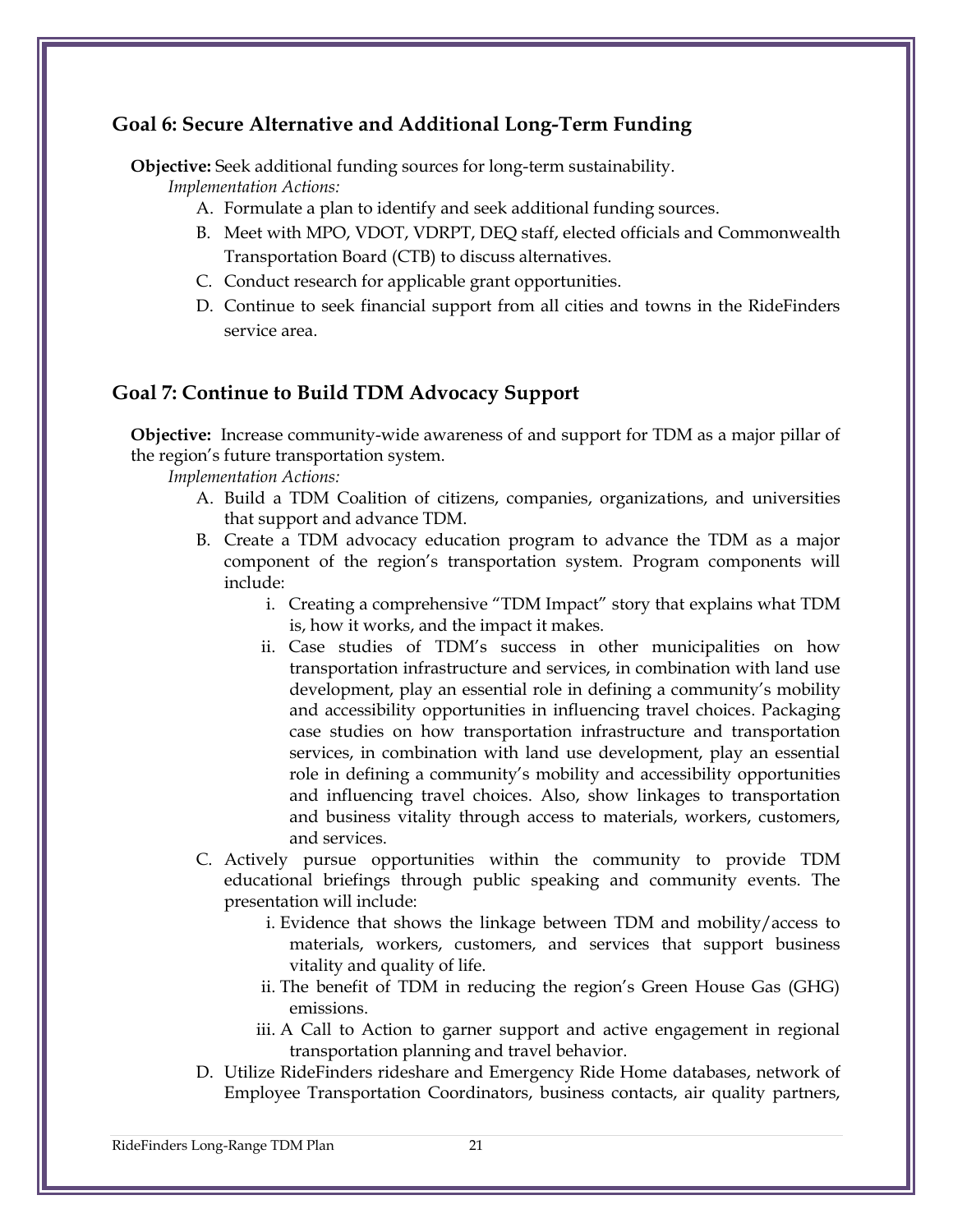GRTC TransitTalk enrollees, Telework!VA participants, vanpool partners, NuRide enrollees, and Go Green Partners to create a social network of TDM advocates. Recruit TDM champions from this database.

- E. Seek out partnership opportunities with local and regional organizations such as STIR, Richmond Area Bicycling Association (RABA), Richmond Sports Backers, Chambers of Commerce, Partnership for Smarter Growth, BikeWalk,Va to spread the message.
	- i. Recognize local/regional accomplishment and showcase outcomes- ROI
	- ii. Share "TDM Impact" story across all stakeholder groups using group presentations and social media (Facebook, Twitter, etc.) as an effective and efficient way to communicate to and cultivate a growing supporter base.
	- iii. Participation as identified in the Congestion Management Process Update cited in the Richmond Regional Planning District Commission FY11UWP, Task 3.1.
- F. Identify and train a growing number of TDM ambassadors who can deliver the TDM Impact Story and form a Speaker's Bureau.
- G. Work with TDM coalition partners to stage planning forums on the future of the region. Include TDM as one of the pillars of the region's model transportation system.
- H. Deliver on air messages via NPR radio and Public Broadcasting television stations utilizing TDM Advocates.
- I. Showcase examples of how TDM is helping the region achieve and sustain a comprehensive, safe, and efficient multimodal transportation system.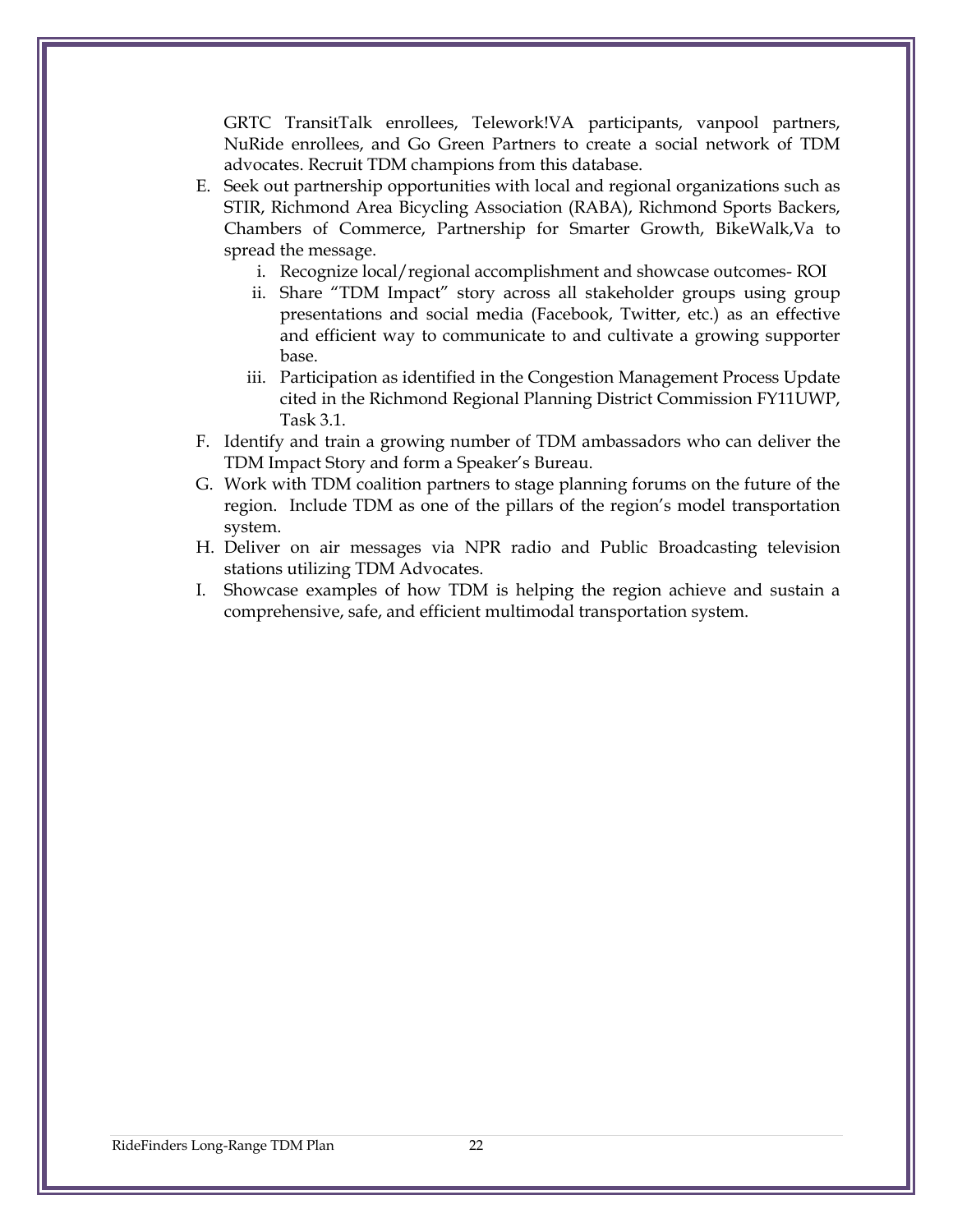# **8.0 FINANCIAL PLANNING**

#### **8.1 Current Financial Resources**

RideFinders overall FY2010 and FY2011 annual funding is detailed in Table 1.

| FY2010 and FY2011 Funding Allocations |             |             |  |  |  |  |
|---------------------------------------|-------------|-------------|--|--|--|--|
| Local Funding                         | <b>FY10</b> | <b>FY11</b> |  |  |  |  |
| City of Richmond                      | 7500        | 7500        |  |  |  |  |
| Henrico County                        | 7500        | 7500        |  |  |  |  |
| Chesterfield County                   | 5700        |             |  |  |  |  |
| Hanover County                        | 2000        | 1800        |  |  |  |  |
|                                       |             |             |  |  |  |  |
| Crater Planning District Commission   |             |             |  |  |  |  |
| CMAQ                                  | 16,000      |             |  |  |  |  |
|                                       |             |             |  |  |  |  |
| <b>DRPT</b>                           |             |             |  |  |  |  |
| CMAQ                                  |             | *408,000    |  |  |  |  |
| <b>TEIF</b>                           | 365,400     |             |  |  |  |  |
|                                       |             |             |  |  |  |  |
| <b>RAMPO</b>                          |             |             |  |  |  |  |
| CMAQ                                  | 674,236     | 697,182     |  |  |  |  |
|                                       |             |             |  |  |  |  |
| <b>VDOT</b>                           |             |             |  |  |  |  |
| CMAQ TERMS                            | 420,000     |             |  |  |  |  |

# **Table 1 FY2010 and FY2011 Funding Allocations**

The majority of RideFinders' annual funding comes from Congestion Mitigation and Air Quality (CMAQ) funds made available to the Richmond Region. RAMPO has formally designated that RideFinders receives 11.4% off the top of the total regional CMAQ funding upon annual review of the organization's performance and determination of total funds allocated for the region. All the grants, with the exception of the annual jurisdictional funding, typically have a two year timeframe for expenditure of funds. RideFinders has usually designed its Annual Workplan and operations based on this funding scenario.

In addition to CMAQ funding from the MPO, RideFinders typically receives financial support from the jurisdictions of Chesterfield County, the City of Richmond, Hanover County, and Henrico County as identified below. The amounts from Chesterfield County and Hanover County have fluctuated over the years based on each county's specific economic situation and annual budget. **\***RideFinders also applies for grants from DRPT based on its programmatic

RideFinders Long-Range TDM Plan 23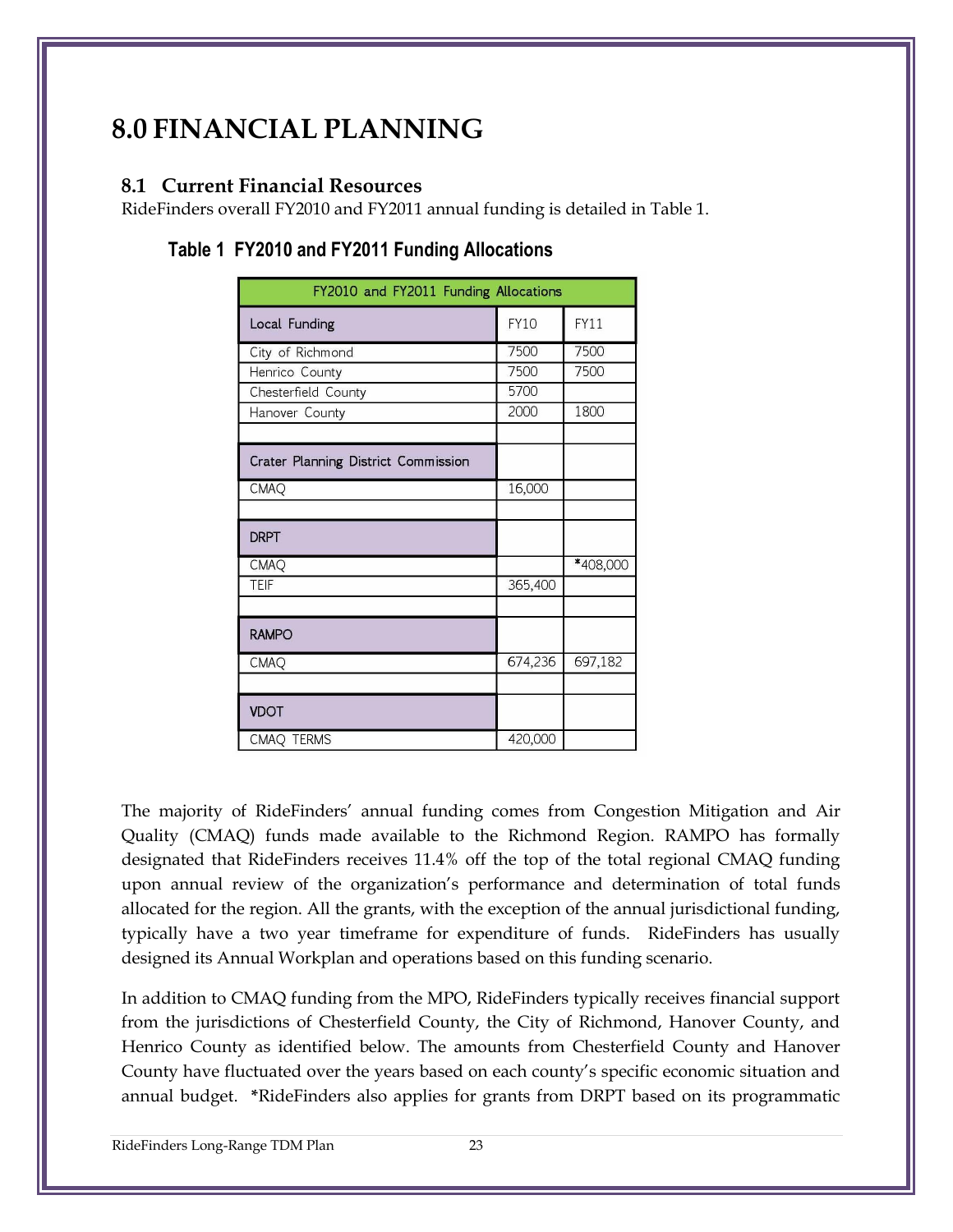needs and specific planned projects. RideFinders also is the recipient of grants from the Transportation Efficiency Improvement Fund (TEIF) and state CMAQ to specifically promote and administer the regional, and highly successful Telework!VA program.

RideFinders also receives some in-kind services from GRTC for professional services such as accounting, marketing, and human resources. RideFinders budget does not assign a monetary value to these services. Table 2 reflects Projected FY2012 Funding Allocations.

| Projected FY2012 Funding Allocations |             |  |  |  |
|--------------------------------------|-------------|--|--|--|
| Local Funding                        | <b>FY12</b> |  |  |  |
| City of Richmond                     | 7,500       |  |  |  |
| Henrico County                       | 7,500       |  |  |  |
|                                      |             |  |  |  |
| Crater Planning District Commission  |             |  |  |  |
| <b>CMAQ</b>                          | 16,000      |  |  |  |
|                                      |             |  |  |  |
| <b>DRPT</b>                          |             |  |  |  |
| <b>CMAQ</b>                          | 40,000      |  |  |  |
| <b>TEIF</b>                          | 400,000     |  |  |  |
|                                      |             |  |  |  |
| <b>RAMPO</b>                         |             |  |  |  |
| <b>CMAQ</b>                          | 1,013,834   |  |  |  |
| Total                                | 1,484,834   |  |  |  |

## **Table 2 Projected FY2012 Funding Allocations**

According to the FY2011-2114 Congestion Mitigation & Air Quality Improvement Program (CMAQ) Allocations\* MPO Action for VDOT Final Six Year Improvement Program dated 4/29/10, the following represents allocations for RideFinders Air Pollution Reduction Program: Rideshare based on 11.4% of total federal CMAQ for the region: FY12 = \$1,013,834; FY13 = \$890,394; FY14 = \$917,482.

## **8.2 Short –term**

The following details the program and operating needs for a one to six years planning horizon. The constrained scenario includes projected CMAQ funding through the MPO and DRPT up to year FY2014 and thereafter to FY2116 utilizing conservative annual CMAQ increases with

RideFinders Long-Range TDM Plan 24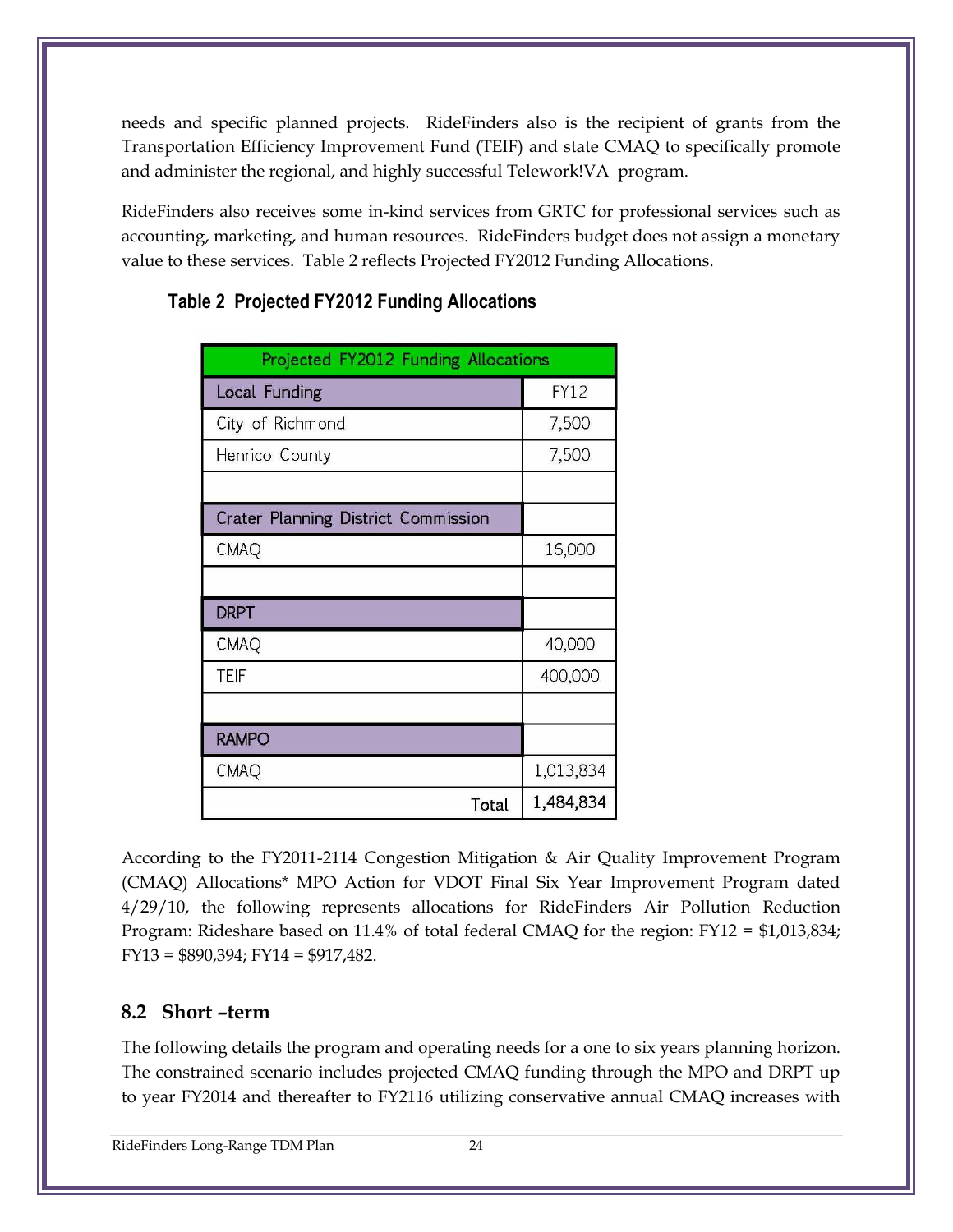stagnant financial support from the current jurisdictions cited. The constrained funding level will allow RideFinders to continue its core programs; however it will not enable RideFinders to enhance or begin new programs and will not accommodate increases in staff salary and benefits in alignment with current upward trends in healthcare premiums.

The unconstrained scenario considers funding requirements to enhance existing services, add additional personnel, and initiate new programs as identified in the implementation plan, if other grants and additional funding are identified and secured.

#### *8.2.1 Constrained Scenario*

Table 3 shows the annual growth in RideFinders expenses by functional area over the shortterm timeframe (one to six years) given a constrained funding growth scenario –constant CMAQ funding and conservative growth from current revenue streams to include special projects funded from DRPT grants similar to the research and renovation projects for FY2011. **Constrained Short-term Program Expenses (\$000)**

|                        | <b>Year 1</b> | Year <sub>2</sub> | Year <sub>3</sub> | Year 4        | Year 5  | Year 6        |              |  |
|------------------------|---------------|-------------------|-------------------|---------------|---------|---------------|--------------|--|
|                        | FY 2011       | FY 2012           | <b>FY2013</b>     | <b>FY2014</b> | FY 2015 | <b>FY2016</b> | <b>Total</b> |  |
| Program<br>Staff/Admin | \$404         | \$425             | \$446             | \$468         | \$492   | \$516         | \$2,750      |  |
| (FTE)                  | (6.0)         | (6.0)             | (6.0)             | (6.0)         | (6.0)   | (6.0)         |              |  |
| Marketing              | \$1040        | \$1092            | \$1147            | \$1204        | \$1264  | \$1327        | \$7,074      |  |
| Operations             | \$381         | \$400             | \$420             | \$441         | \$463   | \$486         | \$2591       |  |
|                        |               |                   |                   |               |         |               |              |  |
| Total                  | \$1,825       | \$1,917           | \$2,013           | \$2,113       | \$2,219 | \$2,329       | \$12,415     |  |

#### **Table 3 5 Percent Annual Growth after FY2011**

Under this constrained operating scenario, RideFinders will try to leverage existing resources by working more closely with strategic business partners.

**Note: FY2011-2014 CMAQ Allocations | MPO Action for VDOT Final Six Year Improvement Program 4/29/2010- Projected allocations for FY2013 is \$716,466 and FY2014 is \$737,075. Ongoing discussions for outlying years.**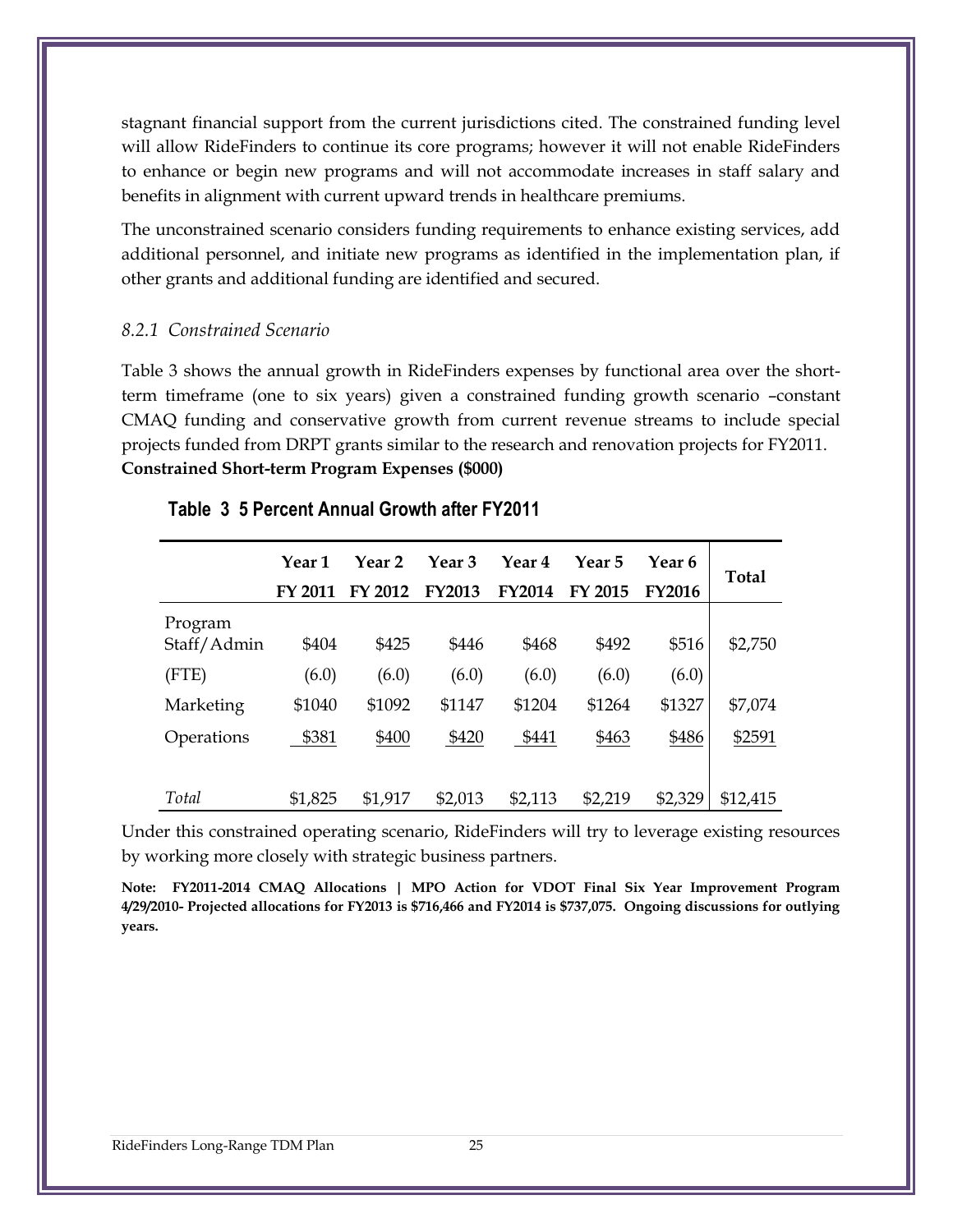#### *8.2.2 Unconstrained Scenario*

Table 4 shows the services that would be expanded and programs that would be added to the baseline program over the short-term timeframe if additional grants and funding became available. These programs are distributed over the six-year time period based upon priority and readiness for implementation. Improvements are also distributed to maintain a relatively stable increase in funding requirements.

| Program or<br><b>Service</b><br>Enhancement | Year 1<br>FY 2011 | Year 2<br>FY 2012 | Year <sub>3</sub><br><b>FY2013</b> | Year <sub>4</sub><br><b>FY2014</b> | Year 5<br>FY 2015 | Year 6<br><b>FY2016</b> | <b>Total</b> |
|---------------------------------------------|-------------------|-------------------|------------------------------------|------------------------------------|-------------------|-------------------------|--------------|
| Program<br>Staff/Admin                      | \$404             | \$425             | \$525                              | \$550                              | \$650             | \$675                   | \$3229       |
| (FTE)                                       | (6.0)             | (7.5)             | (7.5)                              | (7.5)                              | (8.5)             | (8.5)                   |              |
| Marketing                                   | \$1040            | \$1140            | \$1400                             | \$1650                             | \$1850            | \$2005                  | \$9085       |
| Operations                                  | \$381             | \$421             | \$440                              | \$480                              | \$495             | \$515                   | \$2732       |
| Total                                       | \$1825            | \$1986            | \$2365                             | \$2680                             | \$2995            | \$3195                  | \$15046      |

#### **Table 4 Unconstrained Short-term Program Plan and Expenses (\$000)**

Under the short-term unconstrained scenario, the major increases in investment include:

- Add one FTE with planning/urban studies background and expertise in 2013 and one PTE as a telework program coordinator, and an additional FTE as a Community Access Specialist in 2015 to handle the projected increase in activity related to serving a growing number of employers and activity centers in the RideFinders service area, the increase in the public-private partnerships, and to prepare RideFinders for an expanded focus with non-work related trips and special events trip planning.
- Increase business- to- business outreach activities, collateral and service marketing programs. This includes the development of transportation-related GHG/vehicle emissions expertise, emissions reduction analysis process and instrumentations, collaboration with developers and land use planning, and strategic-joint marketing partnerships.
- Execute the phased approach to the comprehensive *RideFinders Strategy & Performance Evaluation Program* that details RideFinders significant accomplishments in supporting the travel needs of residents, employers, employees, visitors and other businesses. The completed project will also document estimated impacts of RideFinders activities on region-wide transportation objectives.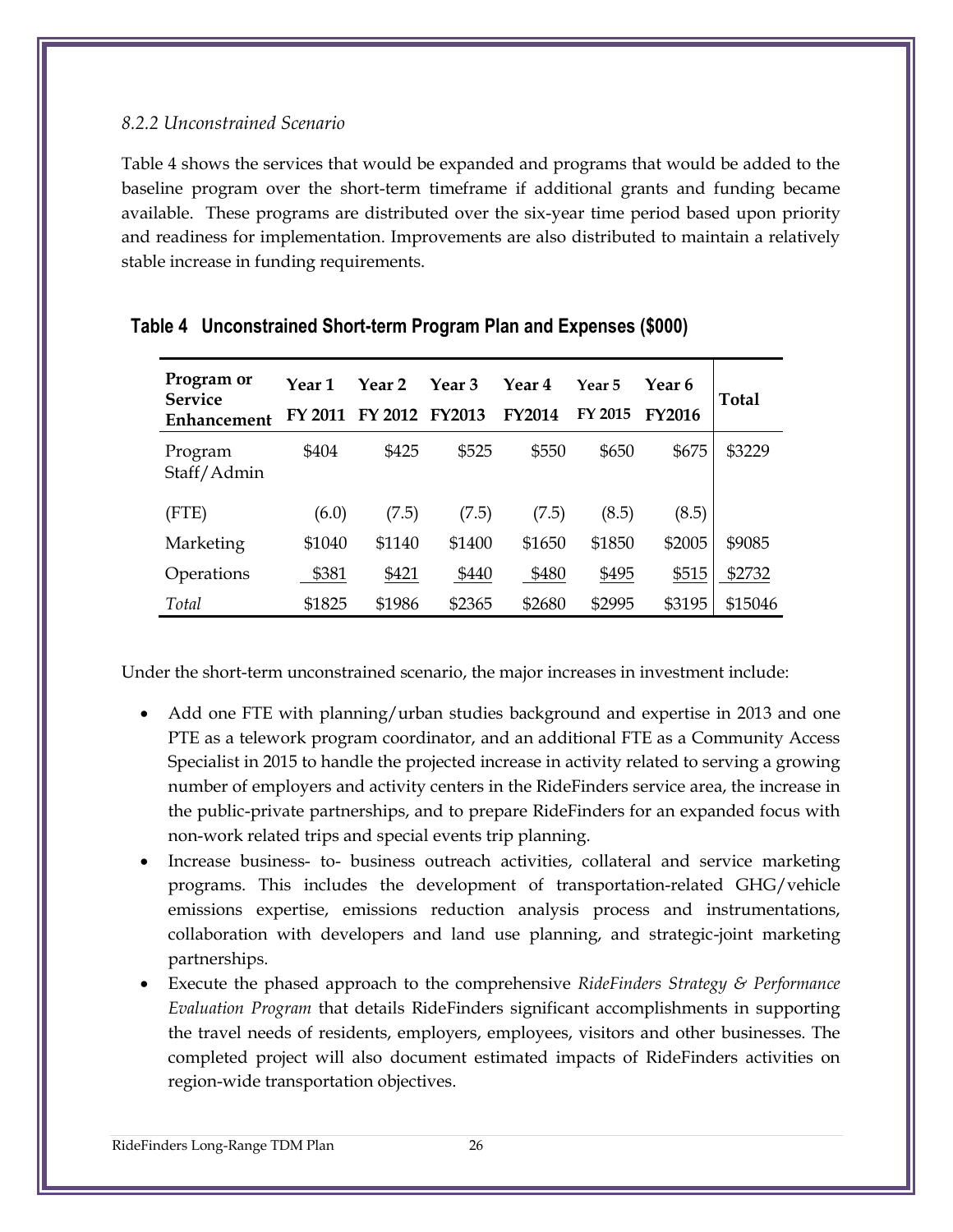- Develop and launch plans for the top two niche markets biking and pedestrian support facilities and activities, and the senior market in preparation for the age wave.
- Support new transit services along well-traveled corridors to support regional transportation efforts and exurbia housing developments and new activity centers through the promotion of RideFinders services.
- Increased employer assistance in developing and implementing formal telework programs in state agencies as well as the private sector.
- Refinement of RideFinders complementary and support services through utilization of technology for real-time ridematching with rewards based incentives, participation in statewide ridematching system development and implementation, and correlated Emergency Ride Home program enhancements, to ultimately launch a mass market service for all residents in the medium term.
- Website enhancements for online ordering of Clean Air and Commuter Choice collateral.
- In-house capabilities for audio and video productions to tap into the social network media.
- Project involvement in establishing Park N Ride lots and bikeway/walkway projects within service area.
- Possible satellite office in Tri-Cities region to align efforts with the Tri-Cities Transportation Development Plan.

Short-, medium-, and long-term program enhancements will require sustaining relationships with existing transportation partners and building new relationships with a diverse network of partners. These include:

- Virginia Department of Rail and Public Transportation: DRPT will continue to be an important partner and r funding source for RideFinders.
- Telework!VA: As telework implementation grows in the RideFinders service area, Telework!VA will remain as an important partner.
- RAMPO- the major source of funding for RideFinders, the Crater Planning District Commission and each member jurisdiction: As funding partners, it will be critical to maintain great relationships with all of the local jurisdictions.
- Business and Related Associations: Partnerships should be continued and pursued with business and professional organizations in the community (e.g., Chamber of Commerce) to advance employer sustainability and TDM.
- TDM Advocacy Groups: Partnerships should be aggressively pursued with organizations focused on TDM advocacy and green movement such as the Friends of Transit and STIR group that have recently formed.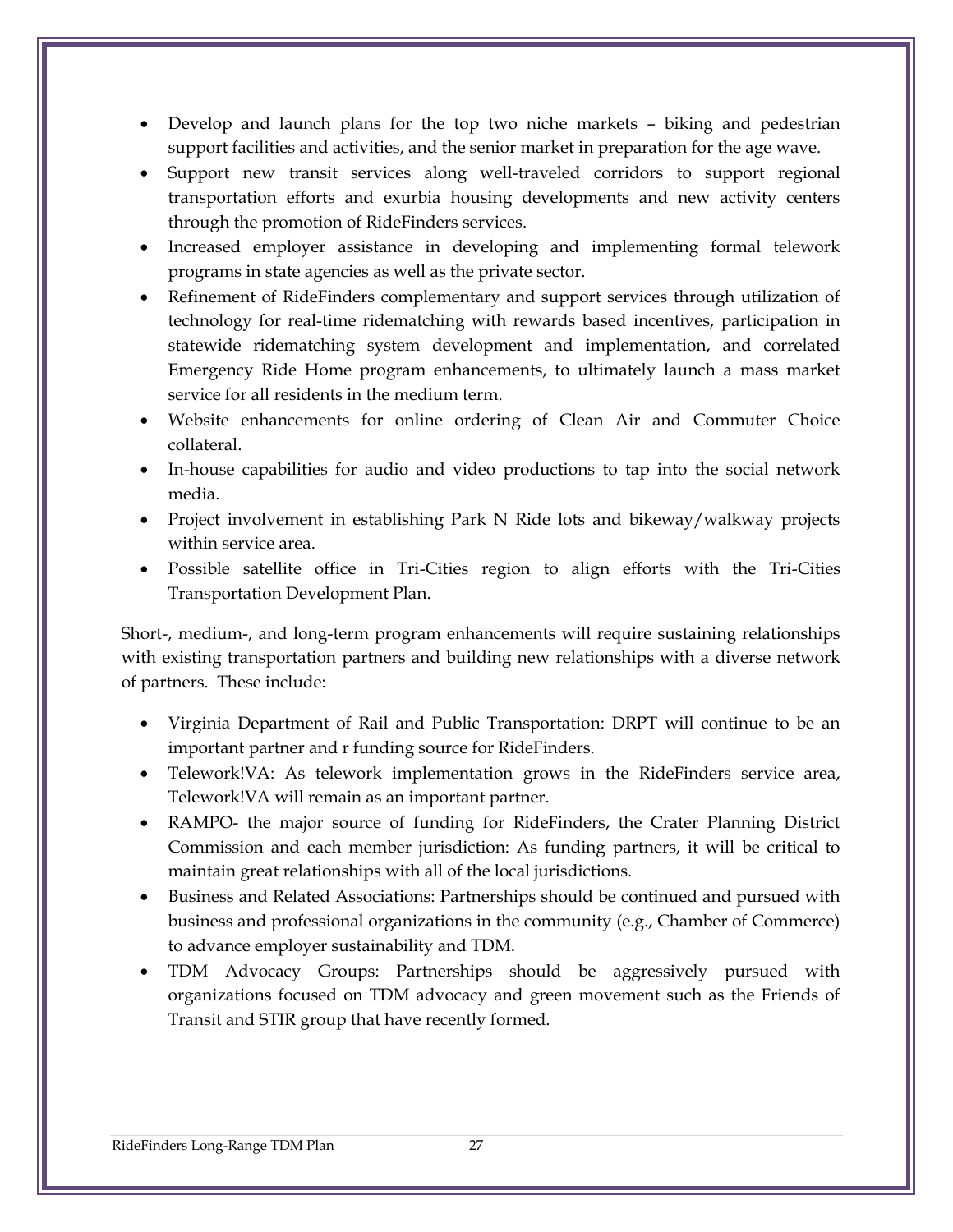## **8.3 Medium-term & Long-term Funding Scenarios**

Under the constrained funding scenario, funding for RideFinders would stay relatively level over the seven to twenty-five year period with a modest 5% annual increase. Programming would remain relatively stagnant.

Under an unconstrained scenario, services would continue to be expanded with the primary focus on stepped-up support for RideFinders' corporate partners and automated, online trip planning for the region's resident population. It is anticipated that these enhanced services during the medium- and long-term period would see the overall annual budget significantly increase during this period.

## **8.4 Future Funding Sources**

The unconstrained budget represents a significant increase in RideFinders' financial resources that will have to come from multiple new revenue streams. To this end, RideFinders will engage technical assistance to take advantage additional resources to address unmet transportation needs of culturally and ethnically diverse populations. Examples of the kinds of potential funding sources that may be explored during this planning process include:

- In addition to CMAQ, other federal funding programs to see if any other such programs could be used to fund aspects of the RideFinders program. For example, the *EPA Performance Partnership Grant* and/or EPA *Smart Growth Program* Grant.
- In addition to the state's TEIF program, RideFinders should explore other state funding programs to see if any other program could be used to fund aspects of the RideFinders program. For example, the *State and Tribal Assistance* Grants, and federal Climate Change programs.
- Working with counties and cities in the RideFinders service area to obtain funds for a specific program or service and to partner on applicable federal funding programs.
- Seek out grant opportunities specific to non-profit entities for specific "green" projects.

These are just several examples. RideFinders will explore these and many other possibilities. This process will culminate in a recommended future funding action plan that will be included in the future updates of the *RideFinders' Long-Range TDM Plan*.

# **9.0 CONCLUSION**

As RideFinders looks to the future, it will stay on task and look for ways to help the region shift to one focused on mobility management that is more balanced and sustainable over the long term. Despite the challenges to TDM design and implementation, such as complexity, uncertainty, problem definition and financial limitations, there are a significant number of supportive practices and conditions already extant in the Richmond Region. It is our hope that this TDM plan will stimulate conversations, engagement and subsequent financial capital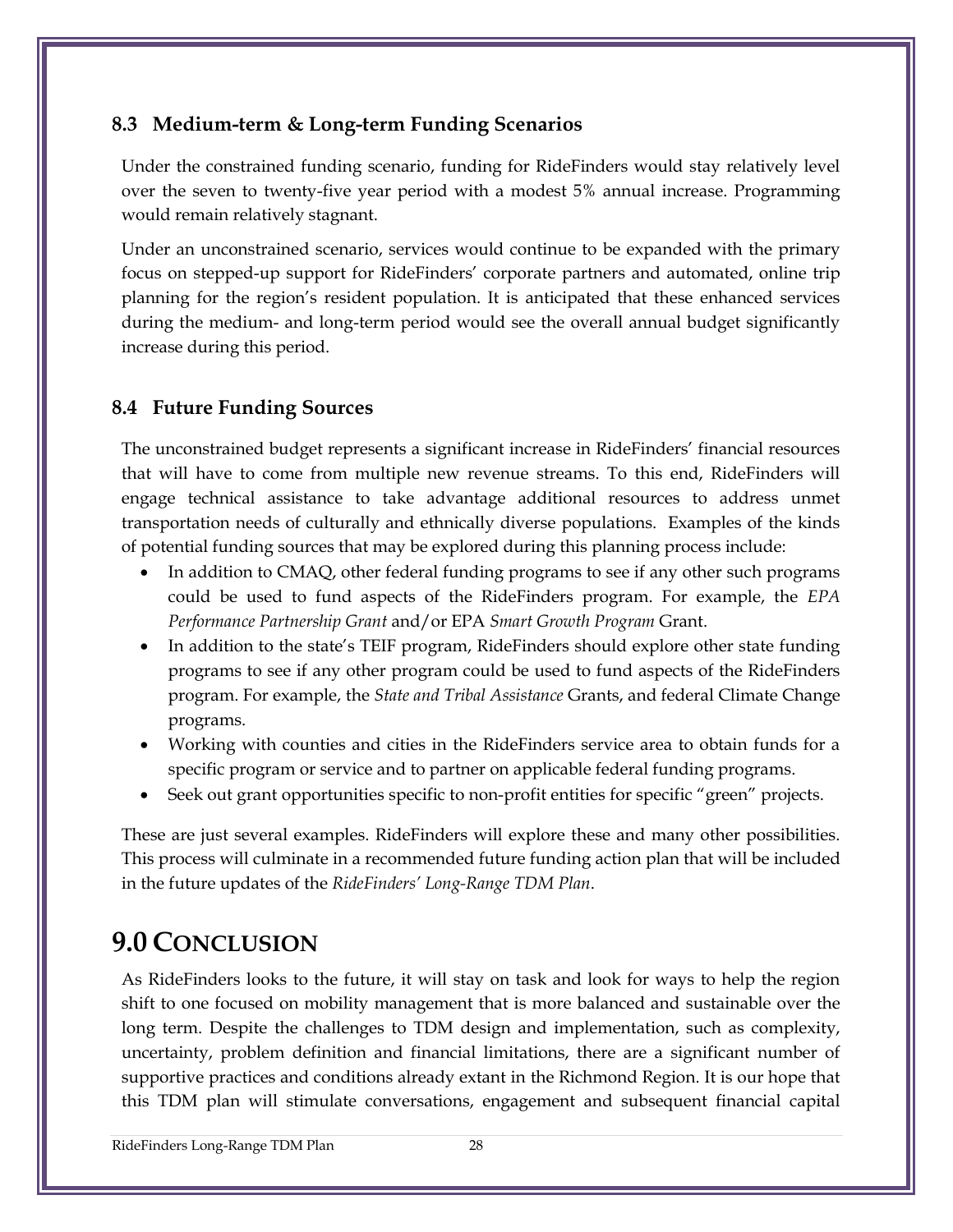investment in more efficient ways of moving people. Given all of the long-term market trends, especially the heightened focus on transportation as a key sustainability strategy and TDM as a "best practice" business strategy, RideFinders is poised to make a significant impact on the Central Virginia region for years to come. There is strength in a multifaceted program where TDM strategies and key players are interlinked to obtain maximum benefit.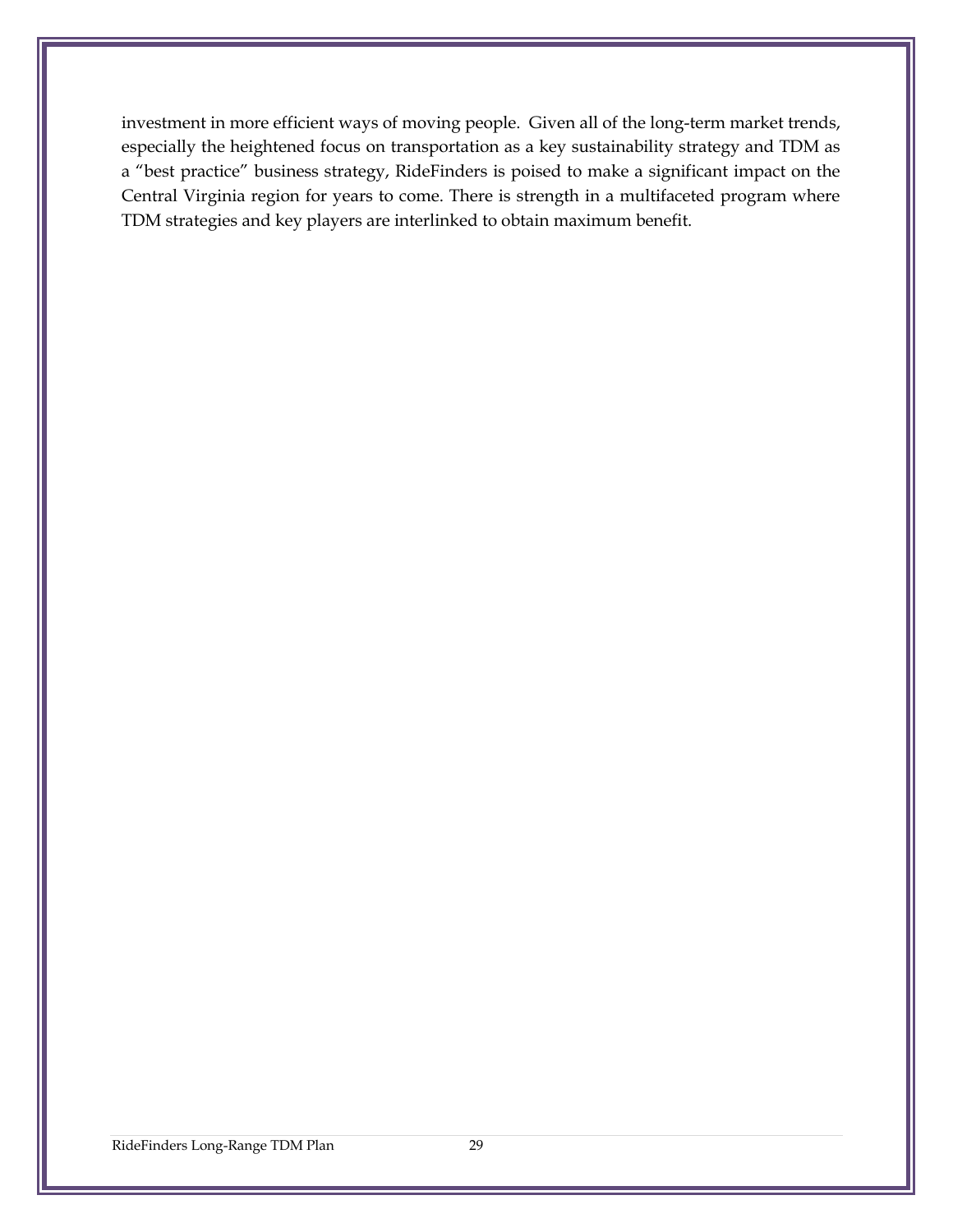# **ATTACHMENT 1- REGIONAL GOALS AND OBJECTIVES**

#### **Charles City 2009 Comprehensive Plan | Chapter 9**

10.**Transportation Choices:** A good transportation system that includes alternative modes of transportation attracts good businesses and industries.

a. Develop a multimodal transportation plan that offers steps on how to provide transportation choices such as public bus service, bike and pedestrian pathways, and park and ride lots to help with high commuting costs.

b. Work with the community to identify future bicycle routes that could be incorporated into the Regional Rural Long Range Transportation Plan for construction.

**Chesterfield County's Comprehensive Plan | Transportation Policy Element T 1.1.4 Movement of People and Goods:** Promote the movement of both people and goods through the transportation network via a variety of modes and by providing for intermodal connectivity.

**T 1.3 Non Motorized Modes:** Integrate non motorized mobility into the transportation system in support of the Vision.

**T 1.3.1 Bicycle Route Design:** Encourage bicycle travel along all planned and existing bicycle routes in the county through use of signage, shared lanes, bike lanes, or shared paths wherever it is safe to do so and as funding enables improvements.

**T 1.3.6 Safe Routes to School:** Coordinate with the public school system to adopt safe routes to school programs in future development.

**T 2.2 Public Transit:** Increase local and regional mobility and transportation choices by enhancing transit services and providing viable travel alternatives.

**T 2.2.1 Bus Services:** Work with local transit providers to promote bus services that meet the residential and business needs of the county.

**T 2.2.2 Transit Accessible Employment:** Encourage state and local government, regional organizations and adjacent jurisdictions to support transit accessible employment throughout the region.

**T 2.2.3 Regional Multimodal Planning:** Support large scale regional multimodal transportation initiatives that provide benefit to the county.

**T 2.2.7 Multimodal Corridors:** Ensure that transportation improvements within CENTERS and CORRIDORS are designed to enhance transit options, as well as enhance bicycle and pedestrian mobility.

**T 2.4.3 Transit:** Encourage the use of technology to enhance communication and operation of transit systems in the county.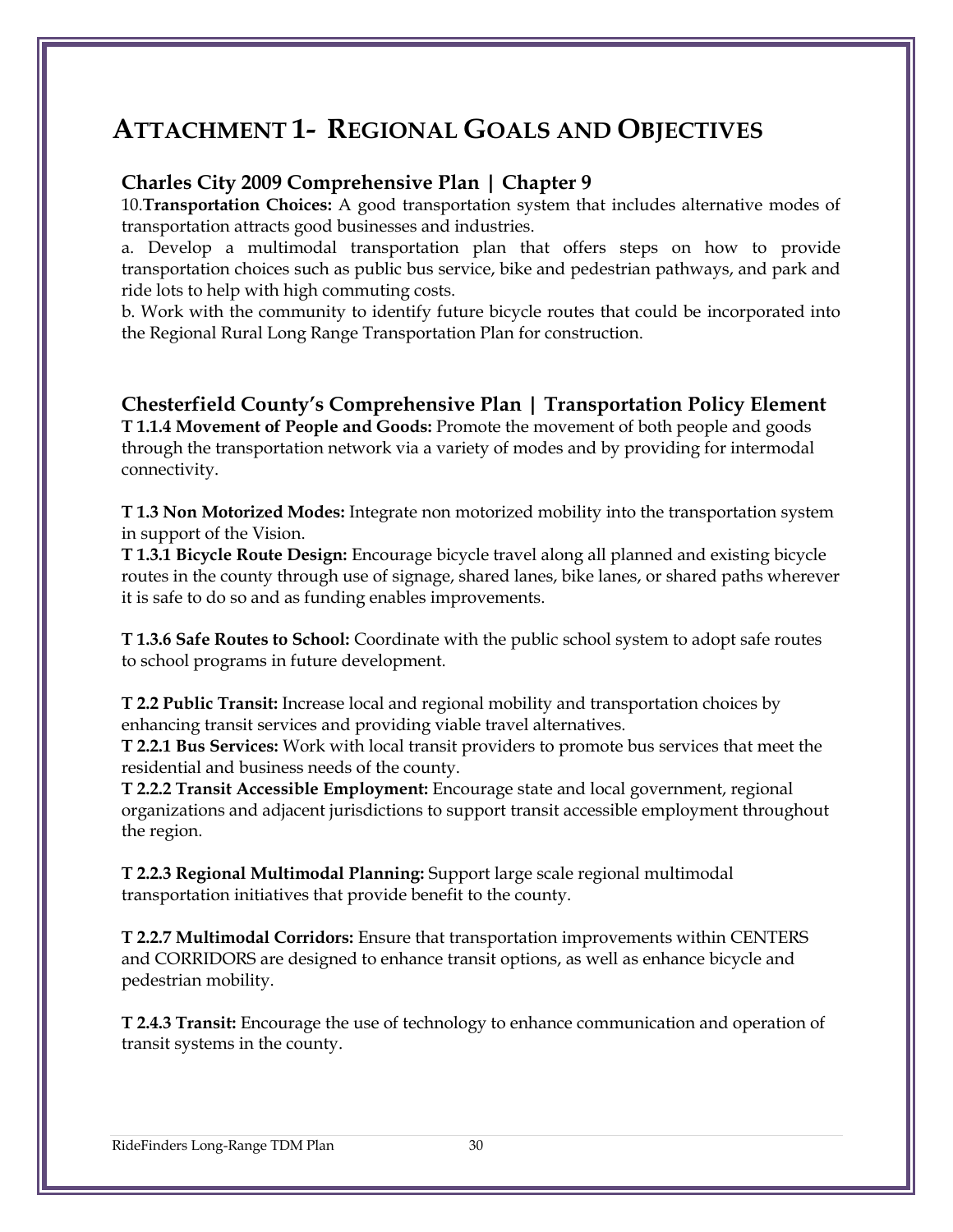## **Colonial Heights Comprehensive Plan**

E. LAND USE Objective 8: Plan, provide, and maintain a transportation network for the safety and travel needs of the community.

#### F. TRANSPORTATION

Objective 6: Promote the utilization of a wider range of transportation modes throughout the City.

#### **Goochland 2028 |The Comprehensive Plan for Goochland County, Virginia**

**Goal 4.1: Transportation** - Provide a comprehensive transportation system which is safe, efficient, and convenient and minimizes traffic congestion.

**Strategy 4.1.1c:** Require new development to provide transportation improvements and resources that will alleviate identified negative impacts on the roadway network and provide for safe travel, a better transportation system, and multimodal travel.

**Strategy 4.1.2f:** Incorporate safe pedestrian and bicycle pathways into village plans and other plans where practical.

#### **Governor's Multimodal Strategic Plan for the Commonwealth of Virginia Vision and Goals**

Under Governor Bob McDonnell and Secretary of Transportation Sean Connaughton, a vision and goals for multimodal transportation were developed as follows:

#### **Vision for Multimodal Transportation in Virginia**

*Virginia will have a coordinated system of roads, rails, ports, transit, bicycle, pedestrian and aviation resources that provides integrated and efficient options that meet citizen, visitor and business transportation needs.*

#### **VTrans2035 Goals and the Strategic Plan**

#### **VTrans2035 Goals:**

**Mobility, Connectivity and Accessibility** – to facilitate the easy movement of people and goods, improve interconnectivity of regions and activity centers, and provide access to different modes of transportation.

**Environmental Stewardship** – to protect the environment and improve the quality of life for Virginians.

**Economic Vitality** – to provide a transportation system that supports economic prosperity. **Program Delivery** – to achieve excellence in the execution of programs and delivery of service.

Decrease the rate of growth of Vehicle Miles Traveled (VMT) by increased use of public transportation, bicycles, walking and alternative freight solutions," indirectly address the

RideFinders Long-Range TDM Plan 31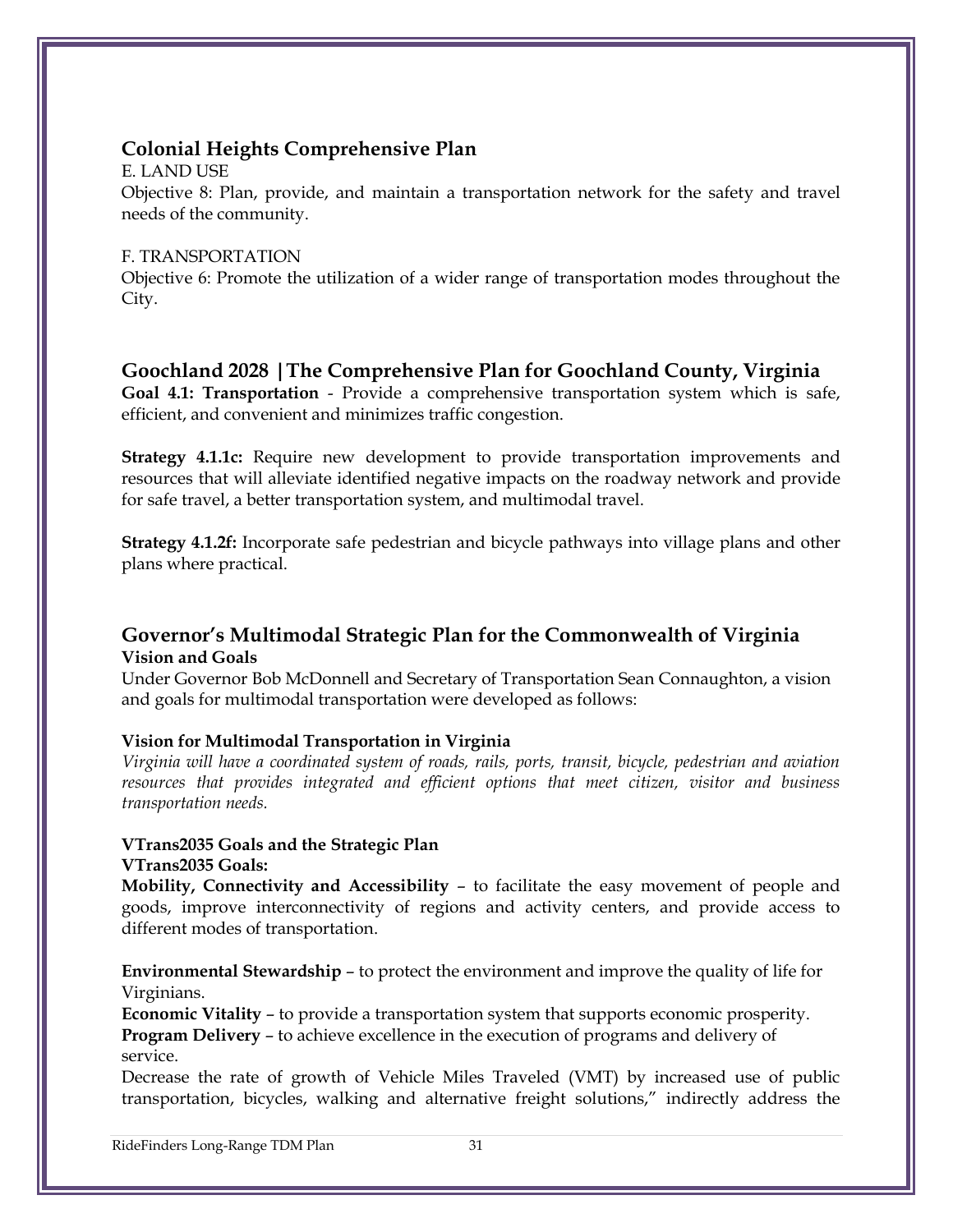environmental goal of the Strategic Plan. As new data sources are developed over time, additional measures may be considered in the future.

#### **Hanover County Comprehensive Plan 2007-2027 | SECTION 4 Transportation**

**Goal 1: Provide the citizens of Hanover County with the safest and most efficient transportation system that is consistent with environmental protection and sound fiscal policy.**

Objective 2: Provide adequate opportunities to development and utilize modes of transportation appropriate to suburban and rural areas.

Strategy: Increase options for non-motorized methods of transportation, such as sidewalks, walking and biking paths and trails along roadways.

**Goal 2: Provide Hanover County Citizens with a comprehensive, multi-modal transportation network.**

## **Henrico County Vision 2026 Comprehensive Plan | Adopted August 11, 2009 | Page 35**

Vision: A safe, efficient and effective transportation system contributes to the well-being of citizens and businesses and enhances the quality of life within the county. Adequate transportation facilities enhance economic development and support land use decisions.

The county will have:

Goal 1: A transportation system which operates in a safe and efficient manner that promotes the local economy and minimizes traffic congestion.

Goal 3: A transportation network supporting alternative modes of travel to provide mobility choices for the county's citizens.

#### **Powhatan County 2010 Long-Range Comprehensive Plan | Chapter 9**

Powhatan County will have a transportation system that is coordinated with land use patterns and community character, with an acceptable level-of-service that supports economic development and maintains a high-quality of life.

Bicycling, for both commuting and recreational purposes, is an important component of the transportation system.

The objectives also recognize the importance of developing viable alternatives to driving, to both relieve congestion and provide valuable recreation and health benefits to the community.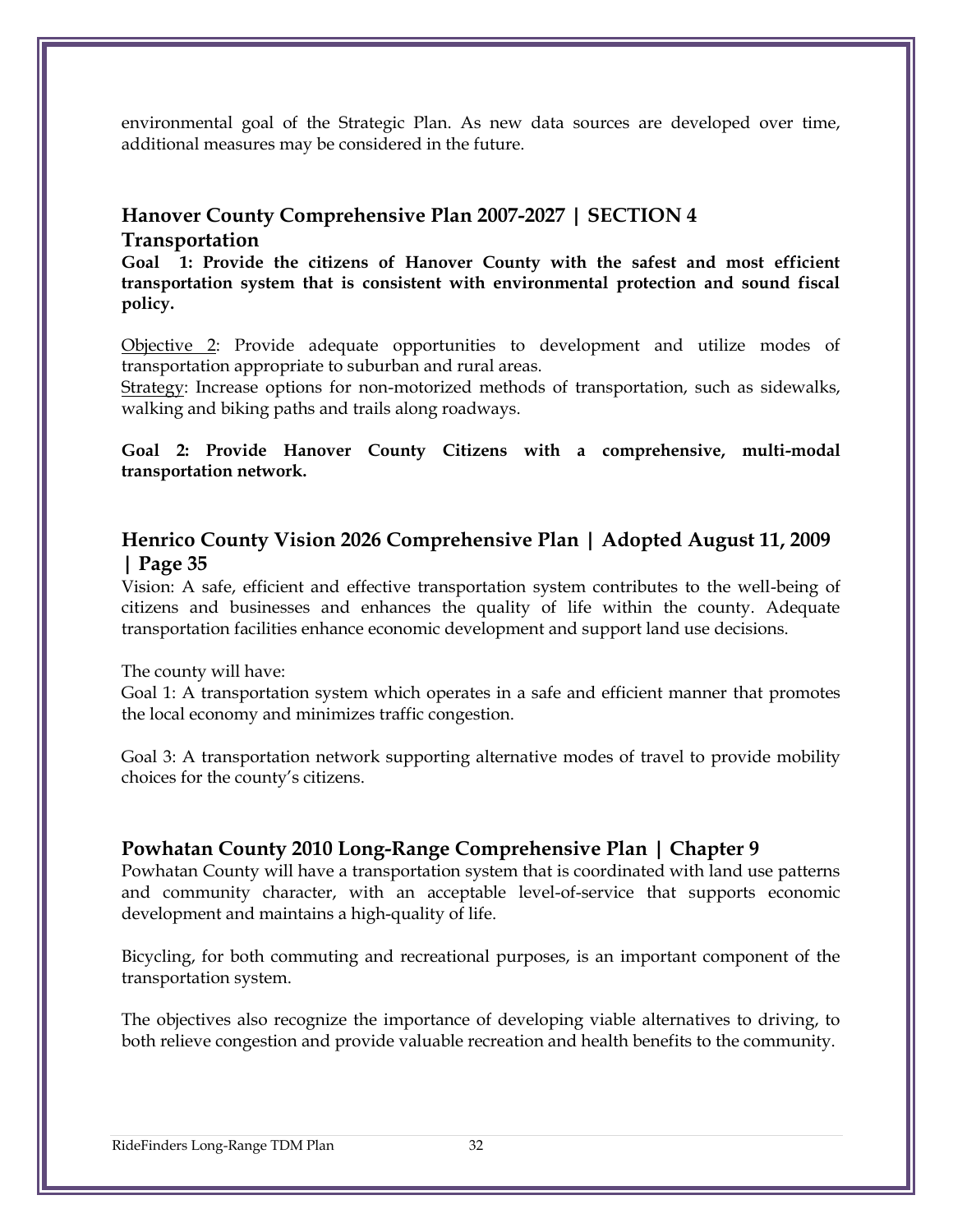## **Prince George County | 2007 Comprehensive Plan**

Transportation

Goal # 1- To develop and maintain a safe and efficient transportation system.

Goal #2- To encourage a balanced efficient transportation system

Objective # 1- Promote transit and van pool ridership in Prince George County. **Strategies** 

3. Support and promote van pooling opportunities in the County.

#### **Richmond Area Metropolitan Planning Organization 2031 Long-Range Transportation Plan | Chapter 3, August 14, 2008**

4) Increase the accessibility and mobility of people and freight;

5) Protect and enhance the environment, promote energy conservation, improve quality of life, and promote consistency between transportation improvements and state and local planned growth and economic development patterns;

6) Enhance the integration and connectivity of the transportation system, across and between modes, for people and freight;

7) Promote efficient system management and operation;

8) Emphasize the preservation of the existing transportation system.

#### **Goal 1.0 A safe and efficient regional transportation system.**

*Objective 1.1* Improve Safety: The MPO, its partners and constituent localities will improve the overall safety of the regional transportation system.

*Strategy 1.1.2* Reduce the number of pedestrian and bicycle accidents in the region by:

• Providing an improved bicycle and pedestrian network as proposed by the *Richmond Regional Bicycle and Pedestrian Plan*.

*Objective 5.5* Implement Bicycle and Pedestrian Plan: consider strategies outlined in the *Richmond Regional Bicycle and Pedestrian Plan* to increase the overall number of people who regularly bicycle or walk in the Richmond region.

*Strategy 5.5.3* Promote public education about the rights and responsibilities of cyclists and pedestrians on roadways.

*Objective 5.7* Implement Safe Routes to Schools Program: The MPO, its partners and its constituent localities will work together to ensure that Safe Routes to Schools are established within a one-half mile radius of all public and private schools whenever and wherever feasible.

*Objective 7.4* Increase Education, Outreach and Public Participation in Planning and Funding the Region's Transportation Plans: The MPO, its partners and its constituent localities will provide local governments, civic and citizen groups, and the media with outreach strategies for education and involvement in their transportation system, in order to promote safety and accessibility.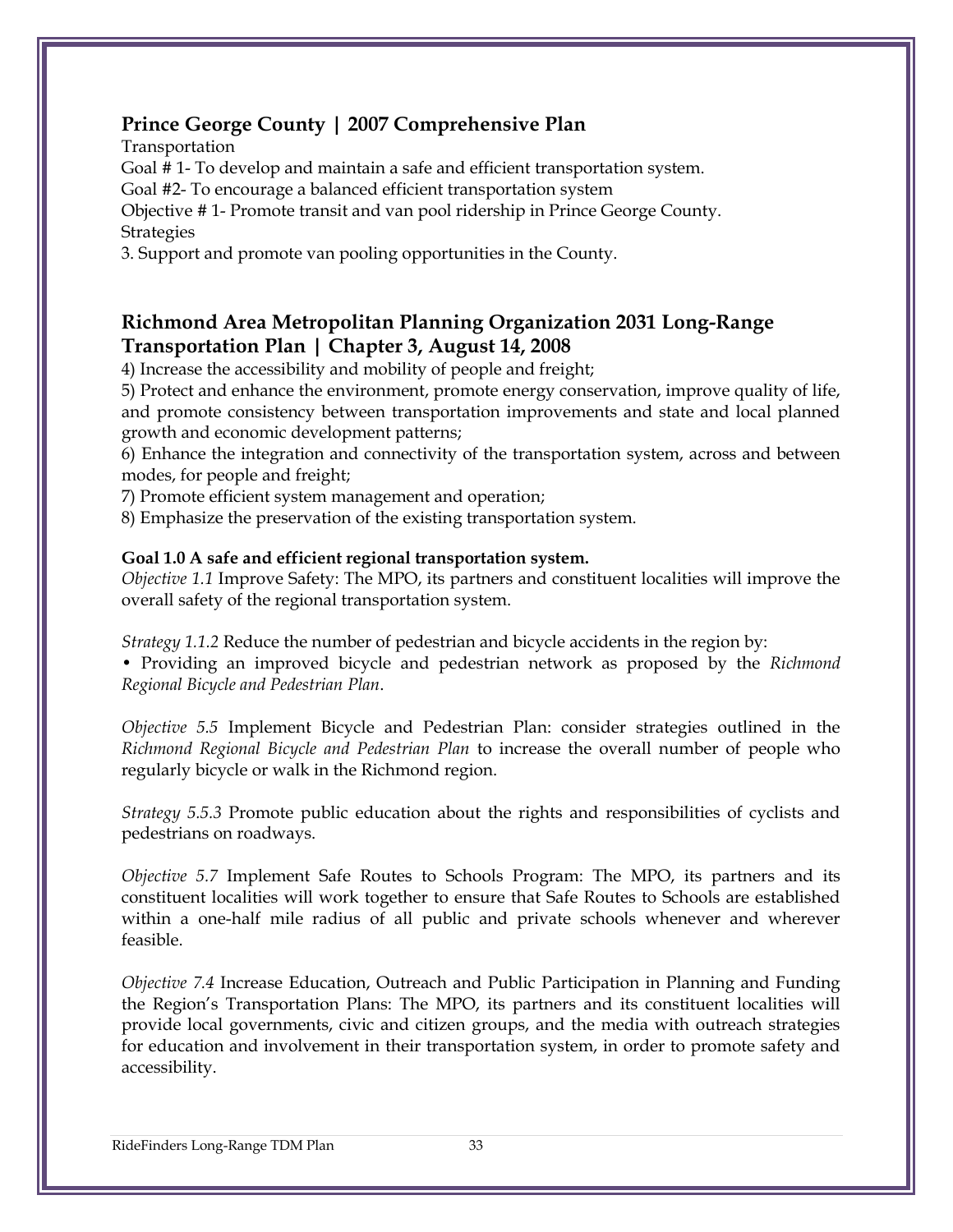*Strategy 7.4.1* Educate area residents, MPO decision-makers, and state and local elected officials about the impossibility of "building our way out of congestion" and about the benefits of shifting the transportation paradigm to moving more people and goods, not just vehicles.

*Strategy 7.4.3* With support from the Greater Richmond Chamber of Commerce, encourage GRTC and RideFinders to work with major employers to develop peak spreading programs (i.e., alternative work hours) and improve work-related trip-making programs (teleworking, home dispatch) to maintain peak-period traffic volumes at levels lower than the annual growth rate of the region.

*Strategy 8.1.1* Encourage and provide incentives for the expanded use of hybrids, transit use, bike use and carpooling.

#### **Goal 5.0 A balanced system that offers attractive modal choices and serves the needs of the region's diverse and changing population.**

*Strategy 5.1.1* Improve traffic movement throughout the region and within each locality by promoting the use of mass transit, ridesharing and carpooling, bike and pedestrian access where appropriate, to help reduce dependence on the single-occupant vehicle and the need for more roads to reduce congestion. This can include increased funding for enhancements to GRTC, bus rapid transit and trolleys; light and commuter rail, inter-modal facilities, carpooling and vanpooling; park and ride lots, and walking and bicycling improvements (including lockers, showers, bike lockers/secure storage, etc.) in certain areas within the region.

#### **Goal 9.0 A transportation planning process that is inclusive, comprehensive and flexible.**

*Objective 9.2* Increase Public Involvement: The MPO, its partners and its constituent localities will increase the level and quality of public involvement in transportation plans and projects.

*Strategy 3.2.1* The MPO, its partners and its constituent localities will identify national, state, regional, and local models of sound land use and transportation coordination strategies. The MPO will maintain a library of such information at its offices and on its website to guide public officials and the public in making decisions about coordinating the siting of transportation facilities with new developments and growth areas. Such strategies may include new and/or expanded public transportation services, transit-oriented development, access management policies, and travel demand management programs, among others.

## **Richmond Regional Bicycle and Pedestrian | 2004**

- Increase the overall number of people who regularly bicycle and/or walk in the Richmond region
- Increase public awareness of bicycling and walking as viable modes of transportation
- Encourage safe riding and walking practices on roads, byways, and trails in the Richmond region